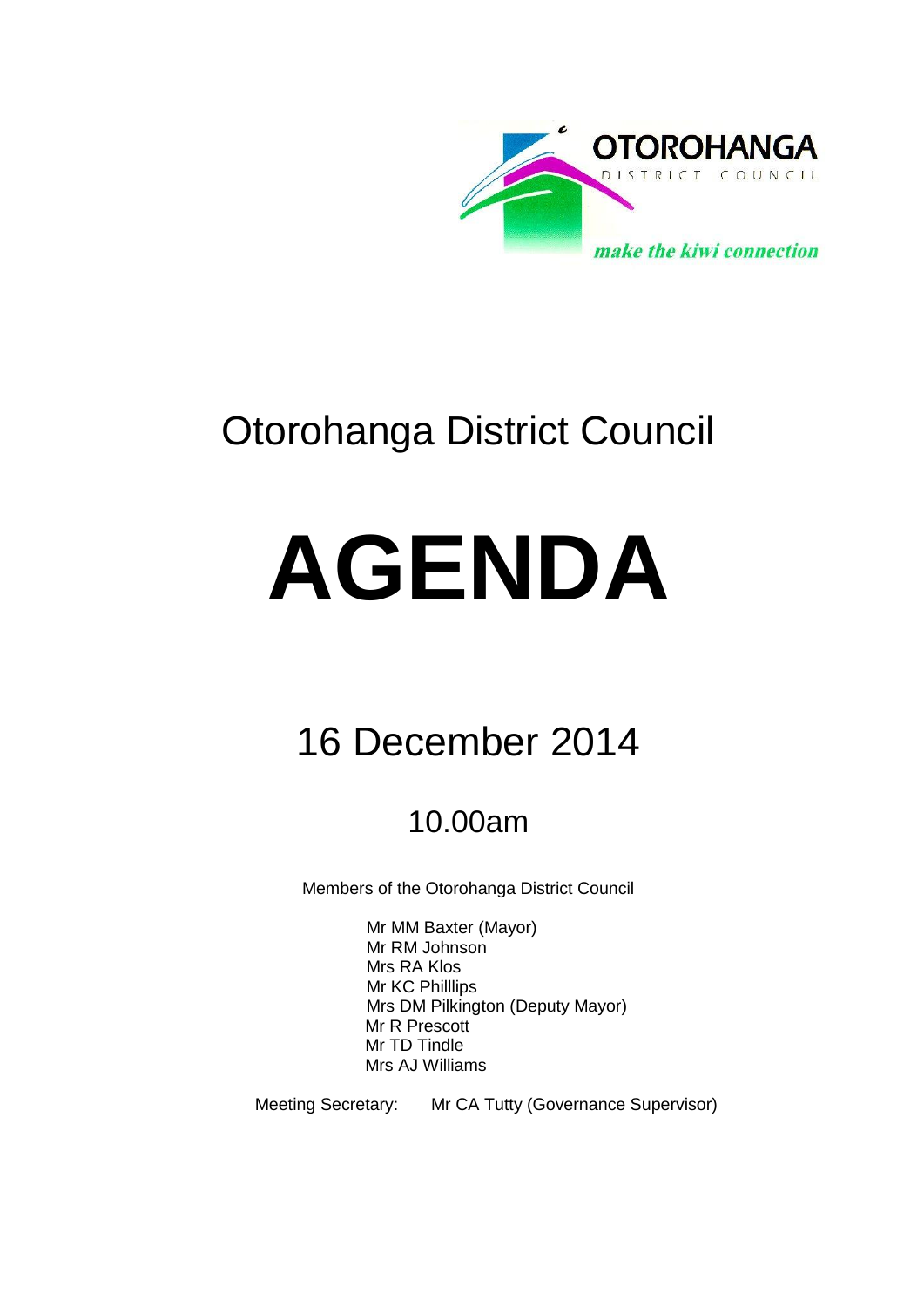# **OTOROHANGA DISTRICT COUNCIL**

16 December 2014

Notice is hereby given that an ordinary meeting of the Otorohanga District Council will be held in the Council Chambers, Maniapoto St, Otorohanga on Tuesday 16 December 2014 commencing at 10.00am.

8 December 2014

# **DC Clibbery CHIEF EXECUTIVE**

**AGENDA**

# **VISITORS ATTENDING THE MEETING**

11.00am Sport Waikato Representatives

# **ORDER OF BUSINESS:**

| <b>ITEM</b>           | <b>PRECIS</b>                                                                                   | <b>PAGE</b>    |
|-----------------------|-------------------------------------------------------------------------------------------------|----------------|
| <b>PRESENT</b>        |                                                                                                 | 1              |
| IN ATTENDANCE         |                                                                                                 | 1              |
| <b>APOLOGIES</b>      |                                                                                                 | 1              |
| <b>OPENING PRAYER</b> |                                                                                                 | 1              |
|                       | <b>ITEMS TO BE CONSIDERED IN GENERAL BUSINESS</b>                                               | 1              |
|                       | CONFIRMATION OF MINUTES - 18 NOVEMBER 2014                                                      | 1              |
| <b>REPORTS</b>        |                                                                                                 | 1              |
| Item $151$            | APPROVAL OF BUILDING CONSENT FEES 2015                                                          | 1              |
| Item $152$            | DELEGATION & POLICY MANUAL 2014 REVISION                                                        | $\overline{7}$ |
| Item $153$            | AMENDMENT TO ELECTED MEMBER'S CODE OF CONDUCT                                                   | 8              |
| Item $154$            | INVESTMENT AND LIABILITY POLICIES                                                               | 10             |
| Item $155$            | APPLICATION FOR TEMPORARY ROAD CLOSURE – HAMILTON CAR<br>CLUB - PIRONGIA WEST ROAD RALLY SPRINT | 19             |
| Item $156$            | SPORT WAIKATO REGIONAL FACILITIES PLAN                                                          | 21             |
| Item $157$            | ODC MATTERS REFERRED FROM 18 NOVEMBER 2014                                                      | 22             |
| <b>GENERAL</b>        |                                                                                                 | 22             |
|                       |                                                                                                 |                |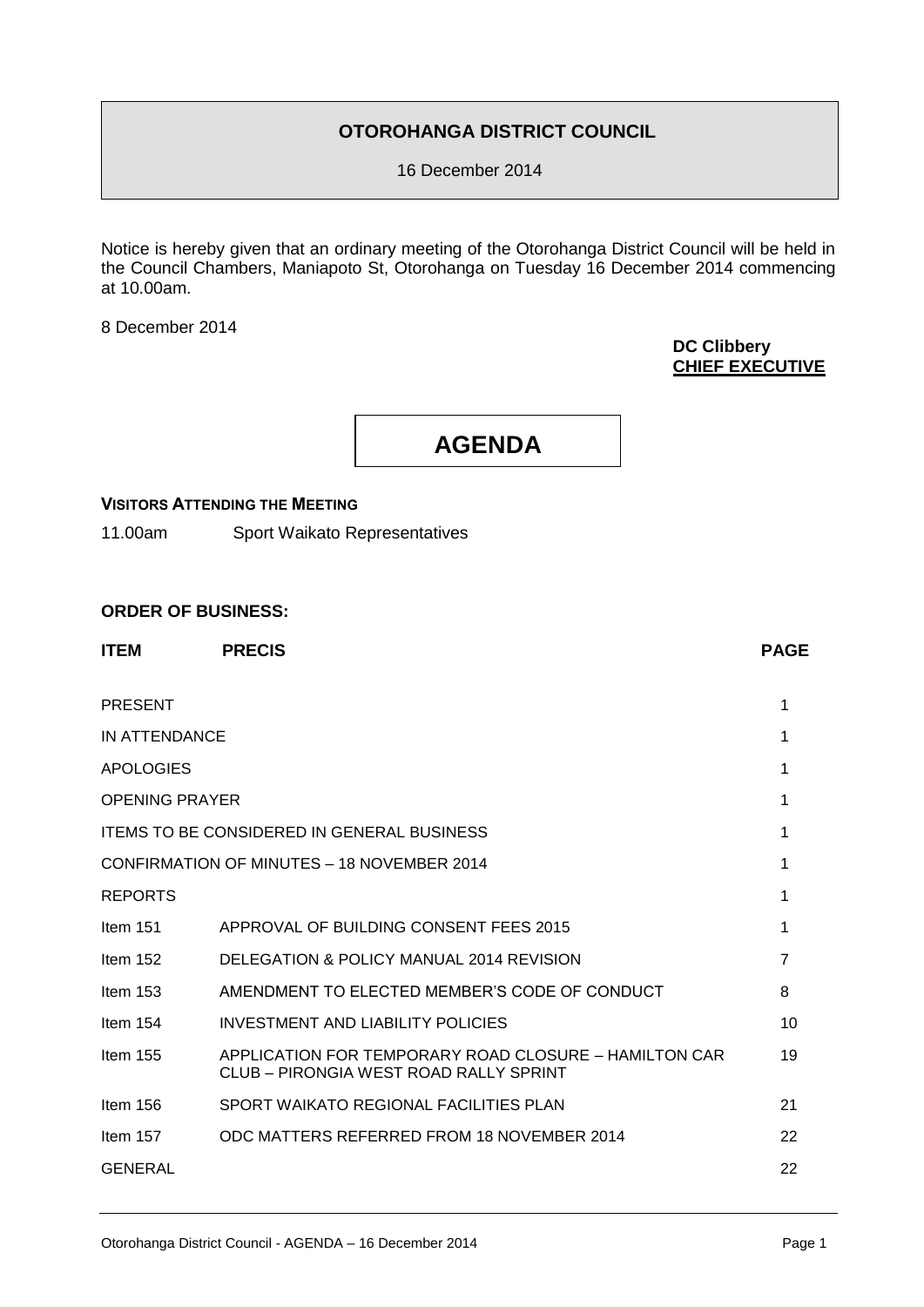# **PRESENT**

**IN ATTENDANCE**

**APOLOGIES**

**OPENING PRAYER**

# **ITEMS TO BE CONSIDERED IN GENERAL BUSINESS**

**CONFIRMATION OF MINUTES – 18 NOVEMBER 2014**

**REPORTS**

| ltem 151 | <b>APPROVAL OF BUILDING CONSENT FEES 2015</b>                             |
|----------|---------------------------------------------------------------------------|
| To:      | His Worship the Mayor & Councillors<br><b>Otorohanga District Council</b> |
| From:    | <b>Environmental Services Manager</b>                                     |
| Date:    | <b>16 December 2014</b>                                                   |

# **Relevant Community Outcomes**

- Ensure services and facilities meet the needs of the Community
- Promote the local economy and opportunities for sustainable economic development

# **Executive Summary**

In October 2014 Council resolved that a proposed increase of building consent fees should be notified for public consultation. The consultation period has closed and the proposed schedule of fees is presented for Council approval. It is proposed that the new fees will have effect from 1 January 2015.

# **Staff Recommendation**

It is recommended:

That in accordance with Section 240(1) Building Act 2004 and Section 82 Local Government Act 2002, the attached schedule of Building Act Fees and Charges be approved, commencing on 1 January 2015.

# **Report Discussion**

In August 2014 the Environmental Services Manager reported that it would be necessary to increase building consent fees in order to generate an additional \$60,000 income. This fee increase was necessitated by the recent IANZ audit which required Council to employ additional staff to carry out building control functions.

Following consideration of the proposed fee structure it was decided that the building consent fees would be increased in a manner consistent with the following formula;

Building work valued under \$20,000 - \$100 increase per application

Building work valued \$20,000 to \$200,000 - \$325 increase per application

Building work valued over \$200,000 - \$400 increase per application.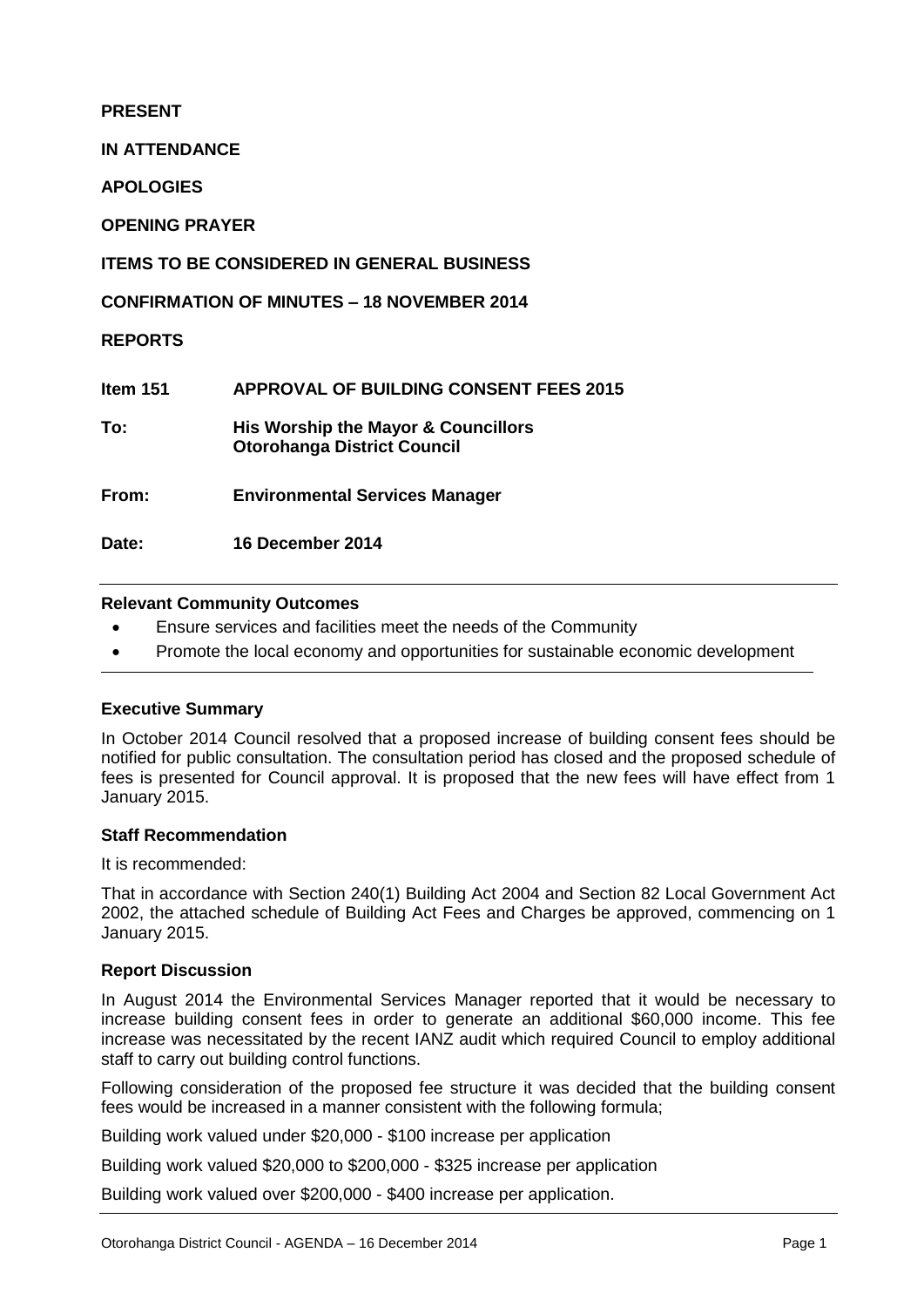This increase was applied to the current schedule of fees and charges. The increased fees were notified for public consultation on 11 November with submissions closing Friday 12 December. At the time of closing the agenda no submissions had been received. Should any submissions be lodged prior to the shut off date they will be tabled at the meeting on 16 December.

A complete schedule of all building control fees and charges is presented for approval by Council. The new fee structure will have effect from 1 January 2015.

# **AR Loe ENVIRONMENTAL SERVICES MANAGER**

# **Attachments**

a. Building Act Fees and Charges 2015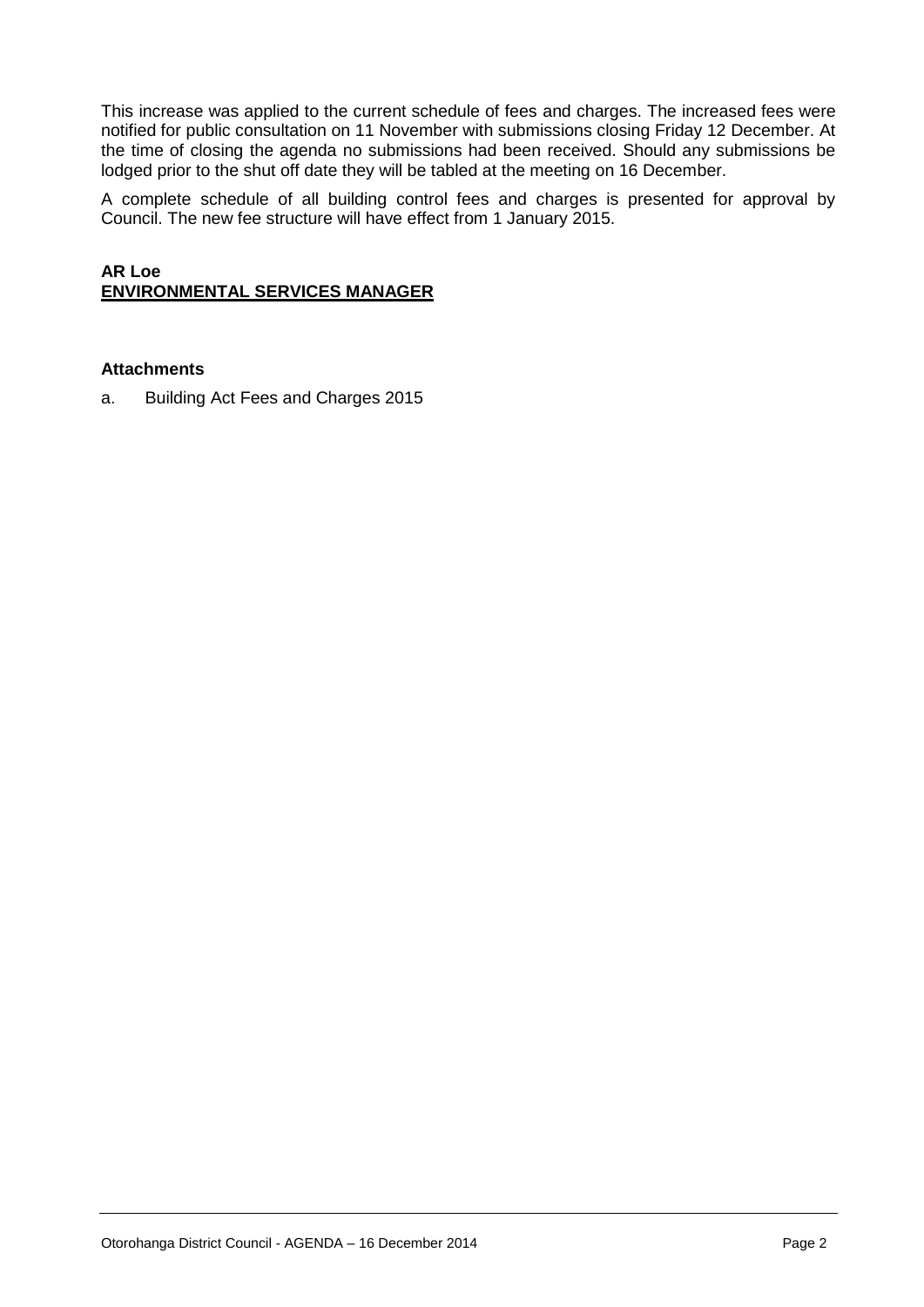# **BUILDING CONTROL FEES**

# **Operative from 1 January 2015**

All charges GST inclusive



# **Carports Demolition**  Decks & Pergolas 2 Inspections, *Plus rural travel……………………………* \$467.00 *(previously \$367.00* **O T H E R B U I L D I N G S** Garages Hay Barns 2 Inspections, *Plus rural travel……………………………* \$585.00 *(previously \$485.00)* **Bridges**  Implement Sheds 3 Inspections, *Plus rural travel……………………………………* \$810.00 *(previously*  **KAWHIA AND AOTEA URBAN AREAS** ADD \$105 TRAVEL PER INSPECTION TO ALL BUILDING CONSENTS *OTOROHANGA URBAN AREA* ADD \$26 TRAVEL FEE TO ALL BUILDING CONSENTS *RURAL TRAVEL COSTS - APPLIES TO ALL BUILDING CONSENTS* \$2.60 PER KM EACH WAY Project Information Memorandum (PIM) FEES Value of work **(excluding DBH, BRANZ, BCA & travel)** Less than \$20,000 ……………………………………………… \$60.00 \$20,000 to \$300,000………………………………………......... \$145.00 Over \$300,000…………………………………………………… \$225.00 Certificate of Title Per copy per title………………………………………………… \$25.00 **A current copy of Certificate of Title is required for all building consent applications. M I N O R W O R K S** • Solid Fuel Heaters • Garden Sheds >10sq m • Installation of Basic Fire Warning System (type 2) • Marquees includes1 Inspection, *Plus rural travel***…………………………** \$355.00 *(previously \$255)* • Plumbing & Drainage **•** Swimming Pools - Para/fibreglass type - Concrete Pool 1 Inspection, *Plus rural travel……………………………………* \$355.00 *(previously \$255.00)* 2 Inspections, *Plus rural travel……………………………………* \$467.00 *(previously \$367.00)*

*\$485.00)*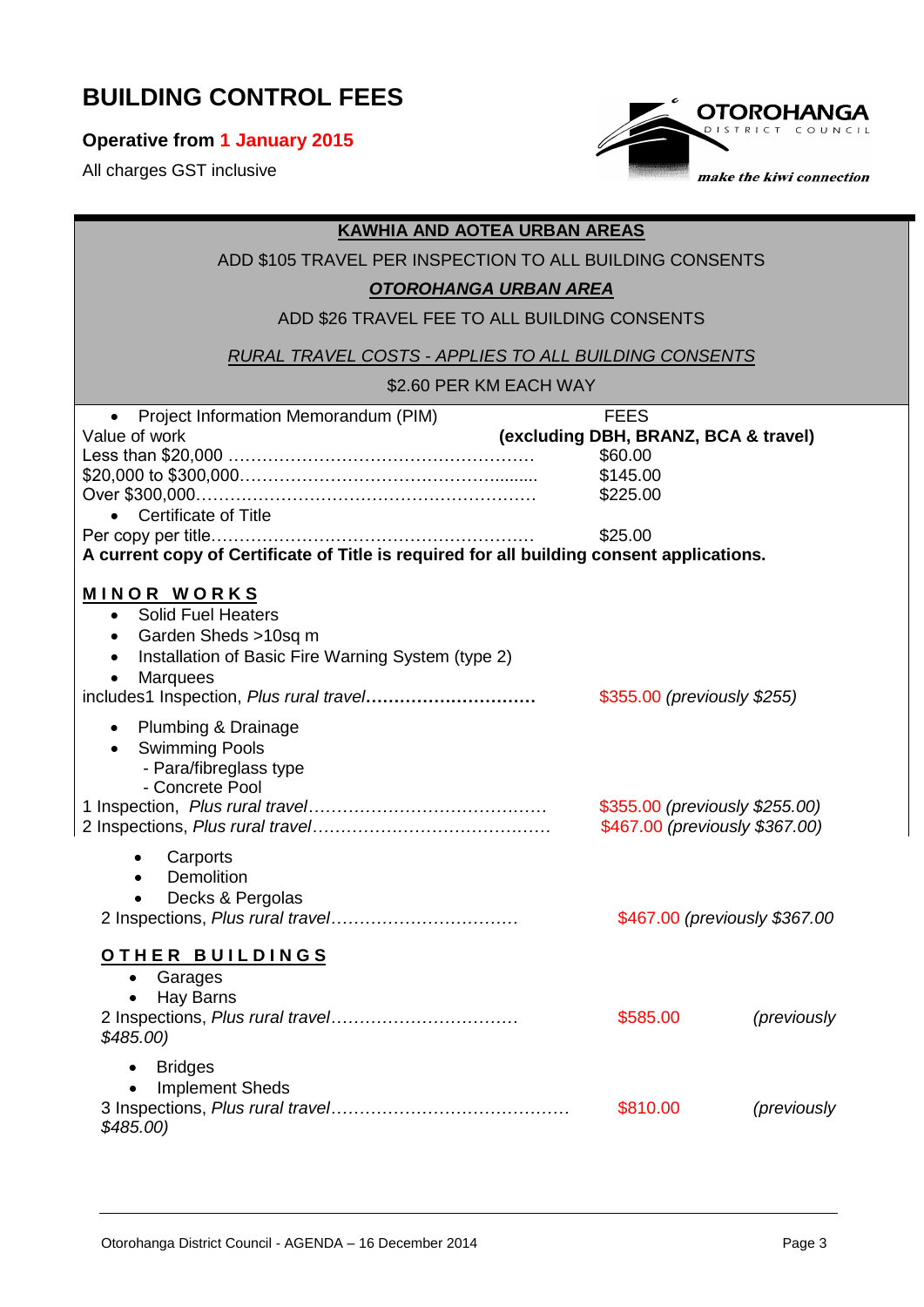# **D W E L L I N G S AND A L T E R A T I O N S**

| Detached habitable buildings with NO plumbing & drainage<br>$\bullet$<br>(e.g. Sleepouts, Office, Studio)                                                                                           |                       |             |
|-----------------------------------------------------------------------------------------------------------------------------------------------------------------------------------------------------|-----------------------|-------------|
| Small additions or alterations up to 30m <sup>2</sup> with NO plumbing & drainage<br>\$597.00                                                                                                       | \$925.00              | (previously |
| Detached habitable buildings WITH plumbing & drainage<br>$\bullet$<br>(e.g. Sleepout with toilet and shower)<br>Small additions or alterations up to 30sq m WITH plumbing & drainage<br>$$830.00$ ) | \$1150.00 (previously |             |
| Additions from $30m^2$ to $60m^2$ in area.<br>(For extensions over $60m^2$ the new building fees apply<br>\$920.00                                                                                  | \$1250.00             | (previously |
| <b>Resited Dwellings</b><br>\$1183.00                                                                                                                                                               | \$1500.00             | (previously |
| Single storey dwellings up to $100m^2$<br>$\bullet$<br>\$1688.00                                                                                                                                    | \$2000.00             | (previously |
| • Single storey dwellings up to 200 $m2$<br>\$1908.00                                                                                                                                               | \$2300.00             | (previously |
| Single storey dwellings larger than 200m <sup>2</sup><br>\$2020.00                                                                                                                                  | \$2400.00             | (previously |
| Dwellings two storey or more up to 200m <sup>2</sup><br>\$2270.00)                                                                                                                                  | \$2670.00             | (previously |
| Dwellings two storey or more larger than 200m <sup>2</sup><br>\$2468.00                                                                                                                             | \$2870.00             | (previously |
| <b>COMMERCIAL</b><br><b>Bridges</b><br>٠<br><b>Implement Sheds</b><br>$$485.00$ )                                                                                                                   | \$810.00              | (previously |
| Dairy Sheds<br>\$1055.00                                                                                                                                                                            | \$1380.00             | (previously |
| Small Commercial Buildings up to 300m <sup>2</sup><br>\$1908.00                                                                                                                                     | \$2300.00             | (previously |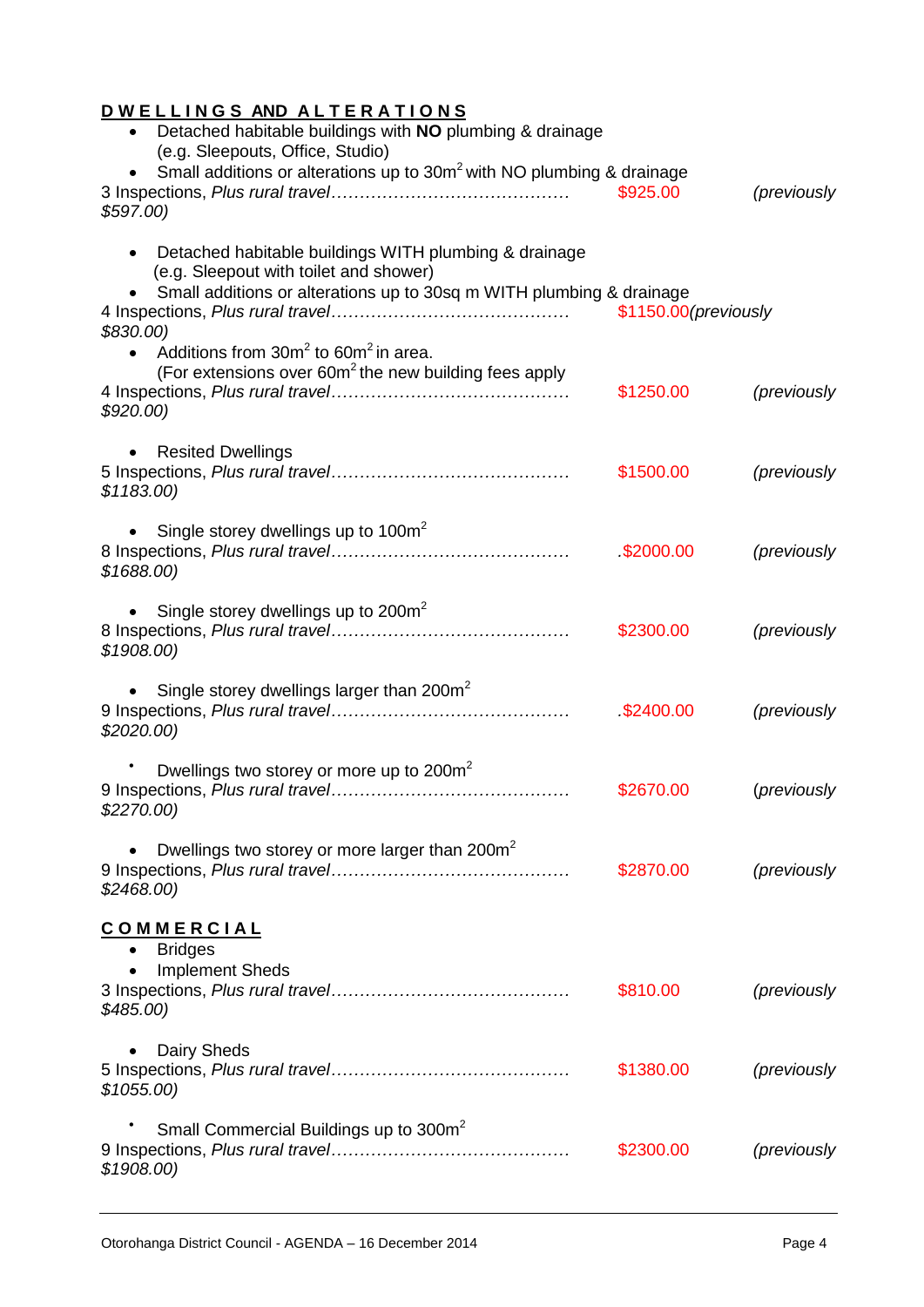| • Commercial or Industrial Buildings larger than $300m^2$ |           |             |
|-----------------------------------------------------------|-----------|-------------|
|                                                           | \$3300.00 | (previously |
| \$2896.00)                                                |           |             |

# **LEVIES**

**It is a requirement of the Building Act 2004 to collect fees on behalf of others:**

- **i)** MBIE Levy: \$2.01 per \$1,000 or part thereof on the total value of buildings over \$20,000
- **ii) Building Research Association Levy:** \$1.00 per \$1,000 or part thereof on the total value of buildings over \$20,000
- **iii) BCA Accreditation Levy:** \$40.00 *(previously \$21.00)* per consent

# **MISCELLANEOUS**

| <b>Amendments to Building Consent</b><br><b>Major Amendment</b><br>$\bullet$<br>Redesign, structural change, substitution of building materials.<br>Fee will be assessed as a percentage of consent fee at the<br>Discretion of District Building Control Officer | \$60.00<br>\$200.00 deposit           |
|-------------------------------------------------------------------------------------------------------------------------------------------------------------------------------------------------------------------------------------------------------------------|---------------------------------------|
| <b>Extra Inspections</b><br>$\bullet$<br>Where client books an inspection but the project not ready<br>or fails inspection, that inspection is not covered by fees and<br>an additional charge will be made, plus travel                                          | \$110.00 plus travel                  |
| Application for Certificate of Acceptance<br>$\bullet$<br>Also liable for all fees that would have been charged if consent<br>had been obtained before building work commenced                                                                                    | \$421.00<br>plus \$110 per inspection |
| Application for Certificate of Public Use                                                                                                                                                                                                                         | \$421.00<br>plus \$110 per inspection |
| Code Compliance Certificate<br>Process application and issue Code Compliance Certificate\$100.00 fee on all Consents<br>Any additional inspection necessary to                                                                                                    |                                       |
| <b>Extension of Time</b><br>$\bullet$<br>Extend period of consent by six months.<br>Application just be lodged before the date consent lapses \$55.00 per application                                                                                             |                                       |
| Inspection of Existing Swimming Pool Fences plus travel\$110.00 plus travel<br>$\bullet$                                                                                                                                                                          |                                       |
| Report on Buildings to be relocated<br>A refundable bond based on the estimated cost of<br>remedial work may be required, plus travel                                                                                                                             | \$110.00 plus travel                  |
| New Compliance Schedule or Audit inspection or<br>$\bullet$<br>Amendment to Existing Compliance Schedule\$250.00(previously \$184.00)                                                                                                                             |                                       |
| Inspections of Buildings for Compliance with Section 224(f) of the Resource Management<br>$\bullet$                                                                                                                                                               | \$184.00                              |
| <b>Building Consent Statistics:</b><br>Quotable Value NZ\$50 per month                               Others \$300 per year                                                                                                                                        |                                       |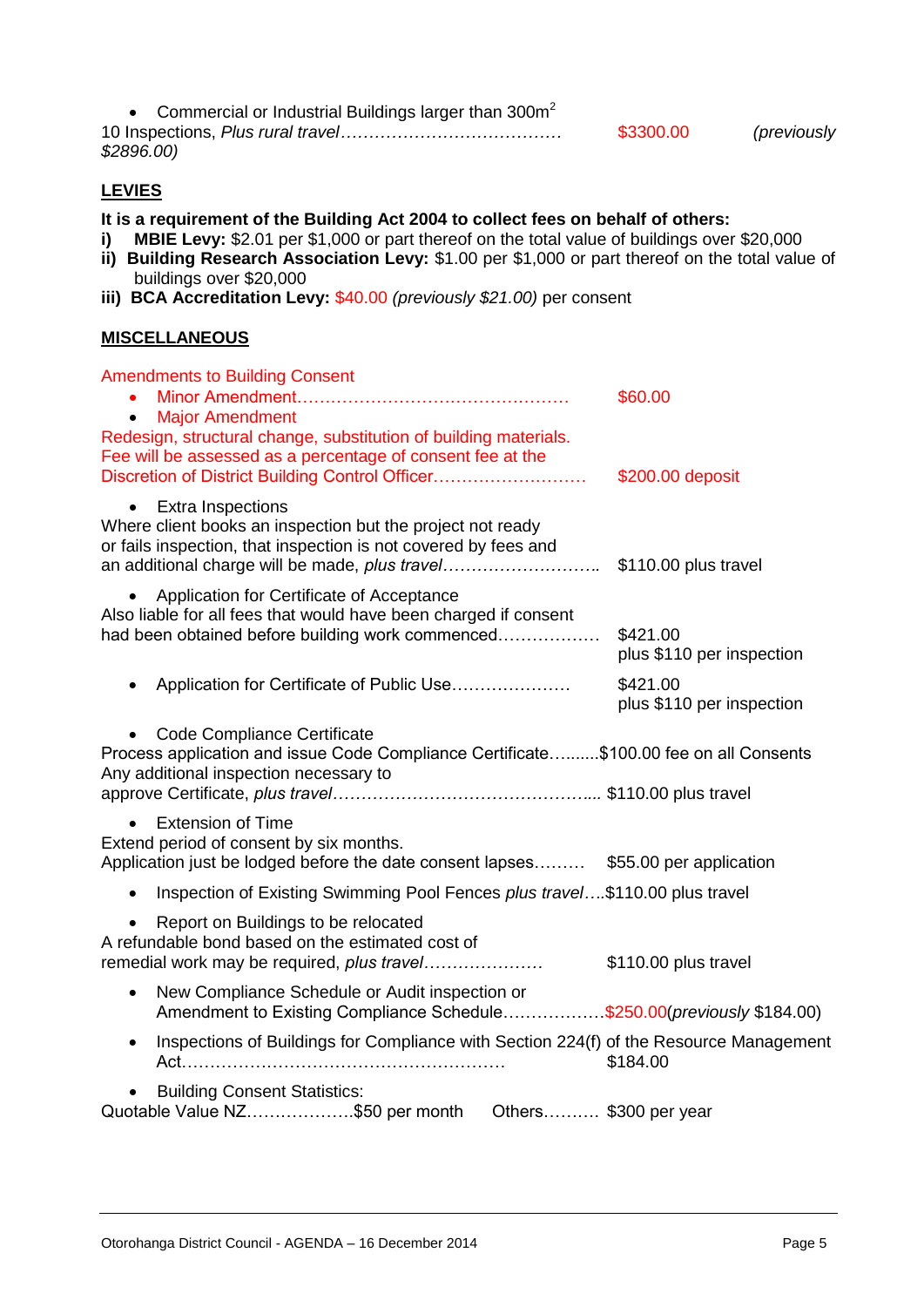| plus \$110 per inspection                                                                             |                  |
|-------------------------------------------------------------------------------------------------------|------------------|
| • Planning Check                                                                                      |                  |
| Application reviewed for compliance with District Plan                                                | \$150.00         |
| • Section 71 and Section 77 Building Act 2004<br>Preparation, signing and registration of Notices and |                  |
|                                                                                                       | \$500.00 deposit |

Cancellation of Building Consent

Upon cancellation of a building consent that has been approved, Council will refund all fees less 50% of the Building Consent fee.

# **D E V E L O P M E N T C O N T R I B U T I O N**

Building Consents issued for a new dwelling or additions in a development contribution policy area may be liable for payment of a Development Contribution. Refer to the Development Contribution Policy for detail and use the flowchart and assessment guide to calculate the amount payable for each project.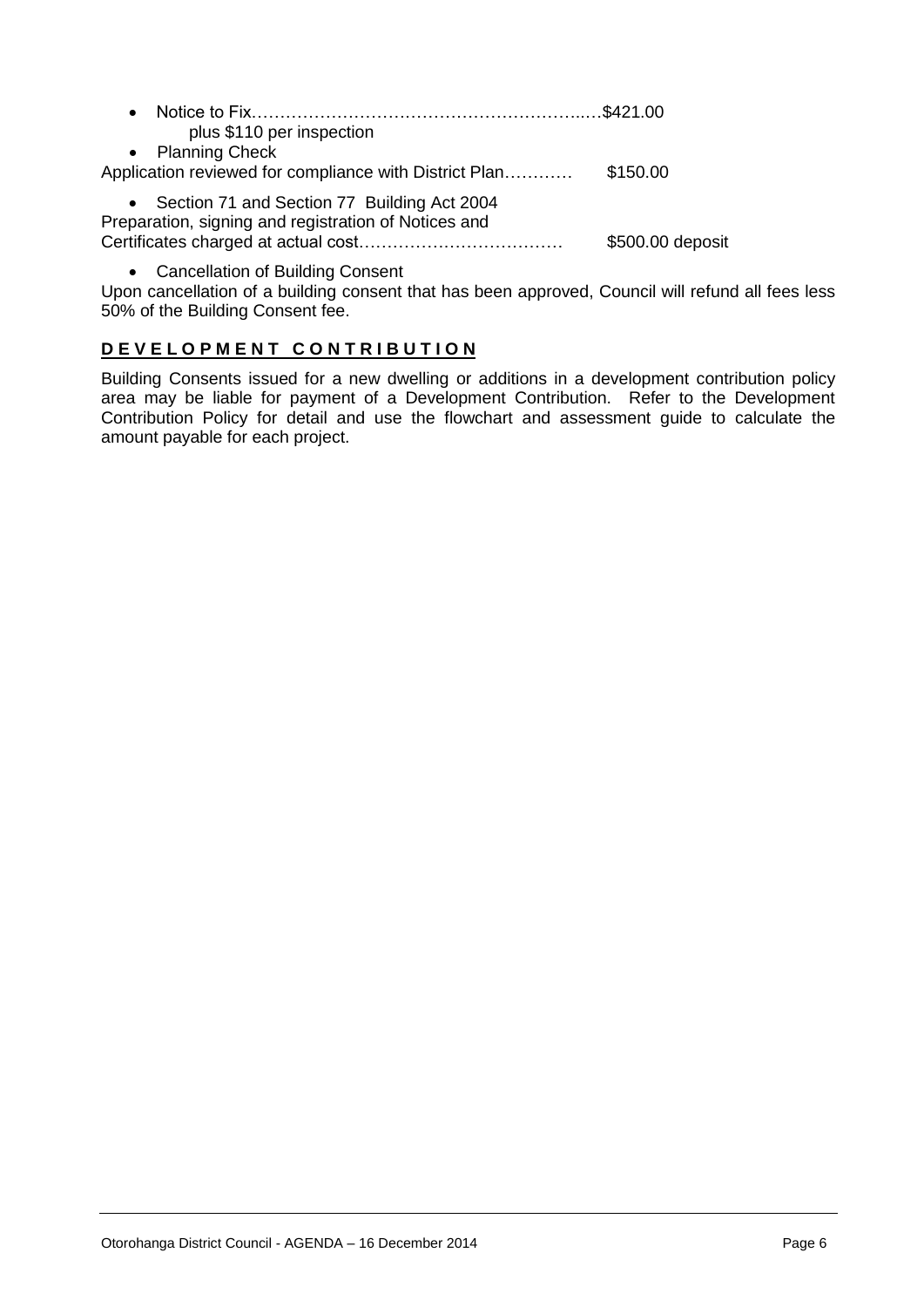# **Item 152 DELEGATION & POLICY MANUAL 2014 REVISION**

# **To: His Worship the Mayor & Councillors Otorohanga District Council**

**From: Environmental Services Manager**

**Date: 16 December 2014**

# **Relevant Community Outcomes**

- Ensure services and facilities meet the needs of the Community
- Promote the local economy and opportunities for sustainable economic development
- Manage the natural and physical environment in a sustainable manner
- Foster an involved and engaged Community

# **Executive Summary**

A review and update of the Policy and Delegation Manual has been undertaken in order to reflect changes to Council staffing and the statutory requirements of the Local Government Amendment Act 2014.

# **Staff Recommendation**

It is recommended:

That the report be received

# **Report Discussion**

As a result of changes to Council staff, their job descriptions and changes to Council policies required by the commencement of the [Local Government Act](http://www.legislation.govt.nz/act/public/2002/0084/latest/link.aspx?search=ts_act%40bill%40regulation%40deemedreg_local+governmen*_resel_25_a&p=1&id=DLM5706802) Amendment Act 2014 it has been necessary to revise and update the Delegations and Policy Manual. The manual has three sections. The delegations and policy section contains the powers and authorities conferred on Territorial Authorities by various acts and statutes that have been delegated to specified officers of Council. It also contains a small number of minor discretional policies. Part 3 is a register of Council Policies, many required under various pieces of legislation which are subject to regular review and change. The last section lists all the warrants issued to Council officers. The actual warrants are jointly signed under Council seal by the Mayor and Chief Executive. The purpose of this report is to table the Manual for Councillors to review subject to formal adoption in February 2015.

# **AR Loe ENVIRONMENTAL SERVICES MANAGER**

# **Attachments**

b. Draft – 2014 Revision of Policy and Delegation Manual (to be tabled 16 December)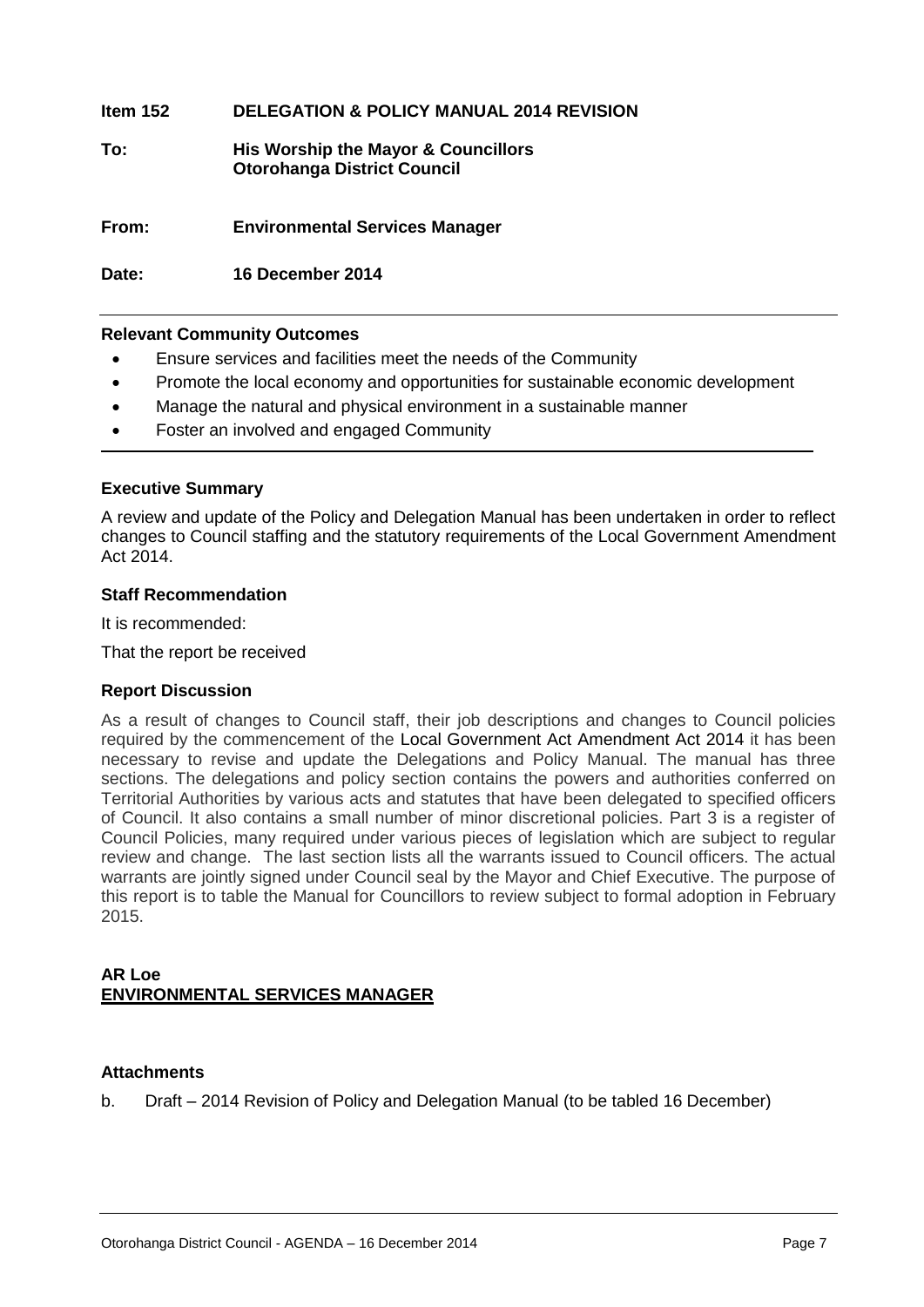| <b>Relevant Community Outcomes</b> |                                                                    |
|------------------------------------|--------------------------------------------------------------------|
| Date:                              | 16 December 2014                                                   |
| From:                              | <b>Chief Executive</b>                                             |
| To:                                | <b>Mayor and Councillors</b><br><b>Otorohanga District Council</b> |
| Item $153$                         | AMENDMENT TO ELECTED MEMBER'S CODE OF CONDUCT                      |

Foster an involved and engaged Community

# **Executive Summary**

An amendment is proposed to the *Elected Member's Code of Conduct* primarily to recognise the increased significance of digital communication media.

# **Staff Recommendation**

That the section within Council's Elected Member's Code of Conduct headed '*Contact with the Media'* is replaced with the alternative section titled '*Media Engagement'* as set out in this report, which makes reference to digital media forms.

# **Report Discussion**

Council has previously made reference to the fact that ODC's *Elected Member's Code of Conduct* is not 'up to date' in that the section within that code that relates to elected member engagement with media only refers to traditional print or broadcast media, and does not recognise the now widespread use of alternative digital media forms.

Council proposed a review of the code to address this and associated media issues.

It is therefore proposed that the section headed '*contact with the Media'* within the code is replaced with the following section (in italics) which extends reference to such alternative media forms, and also includes provisions relating to Community Board members.

# *Media Engagement*

*Communication media (of all types, including digital social media) can play an important part in local democracy.* 

*From time to time individual elected members will be approached by external media contacts to comment on a particular issue either on behalf of Council or a Community Board, or as an elected member in their own right. This part of the code deals with the rights and duties of elected members when engaging with the media on behalf of Council or a Community Board or in their own right, whether at the request of others or self-motivated.*

*The following rules apply for media comment or content provided on behalf of Council:*

- *The Mayor is the first point of contact for the official view on any issue. Where the Mayor is absent, any matters will be referred to the Deputy Mayor. The Chief Executive Officer may be the first point of contact for general information.*
- *The Mayor may refer any matter to the Chief Executive for their comment.*
- *No other member may comment on behalf of Council to external media or via any other media type without having first obtained the approval of the Mayor.*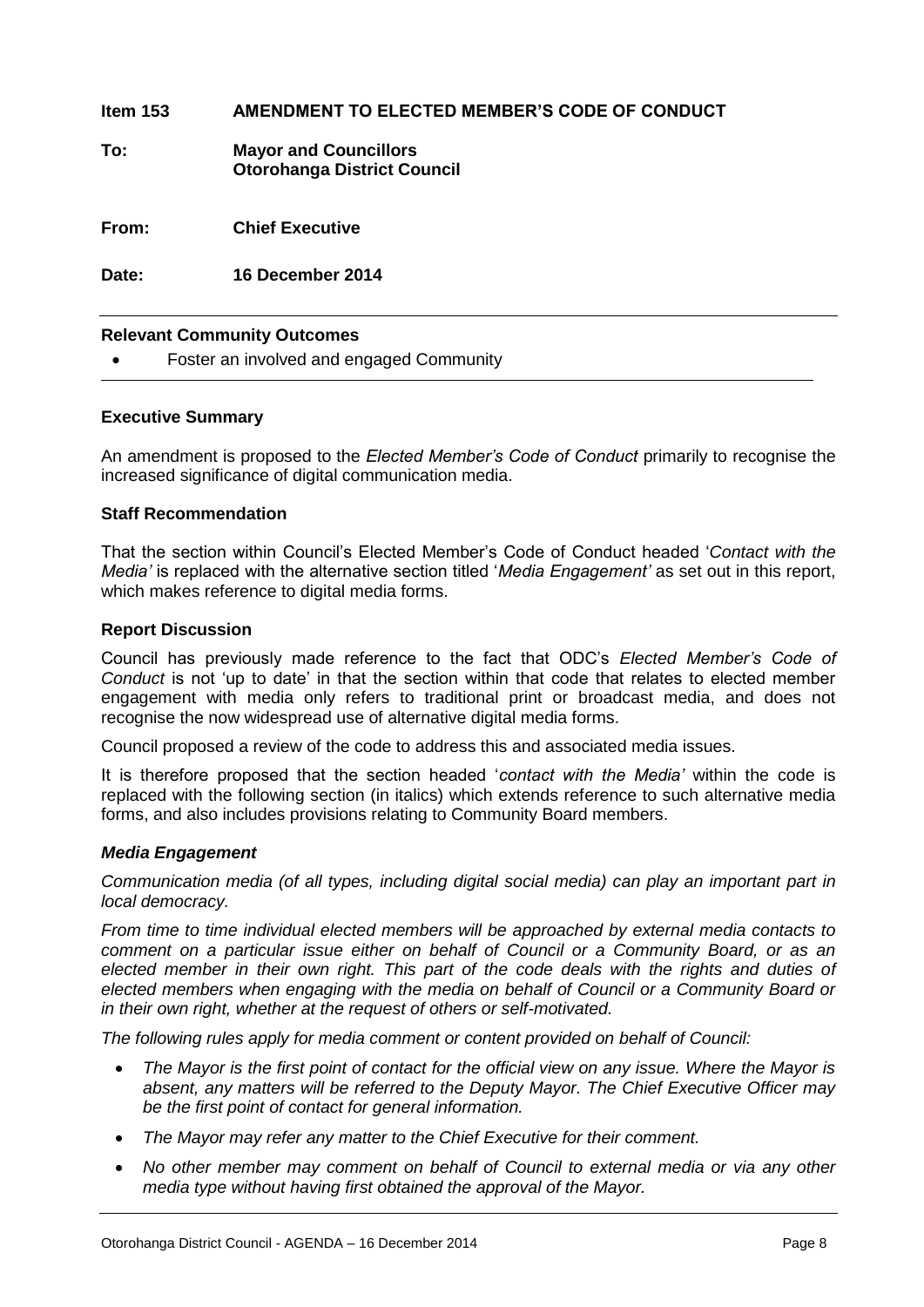*The following rules apply for media comment or content provided on behalf of a Community Board:*

- *The Chairperson pf the Community Board is the first point of contact for the Board's view on any issue. The Chief Executive Officer may be the first point of contact for general information.*
- *The Chairperson may refer any matter to the Mayor or the Chief Executive for their comment.*
- *No other member may comment on behalf of a Community Board to external media or via any other media type without having first obtained the approval of the Chairperson.*

*All elected members are free to present a personal view or content in the media, at any time, provided the following rules are observed:*

- *Media comments or content must not state or imply that they represent the views of Council or a Community Board.*
- *Where an elected member is making a statement that is contrary to a decision or policy of the elected body of which they are a member he or she must not state or imply that his or her statements represent a majority view.*
- *Media comments or other media content must observe the other requirements of the Code of Conduct, e.g. not disclose confidential information, or compromise the impartiality or integrity of staff.*

*The same general rules apply to all types of media, including digital social media.*

*Members are recommended to be cautious about comments made and material placed in the media as it may create perceptions about Council, Community Boards and particular members.* 

# **Dave Clibbery CHIEF EXECUTIVE**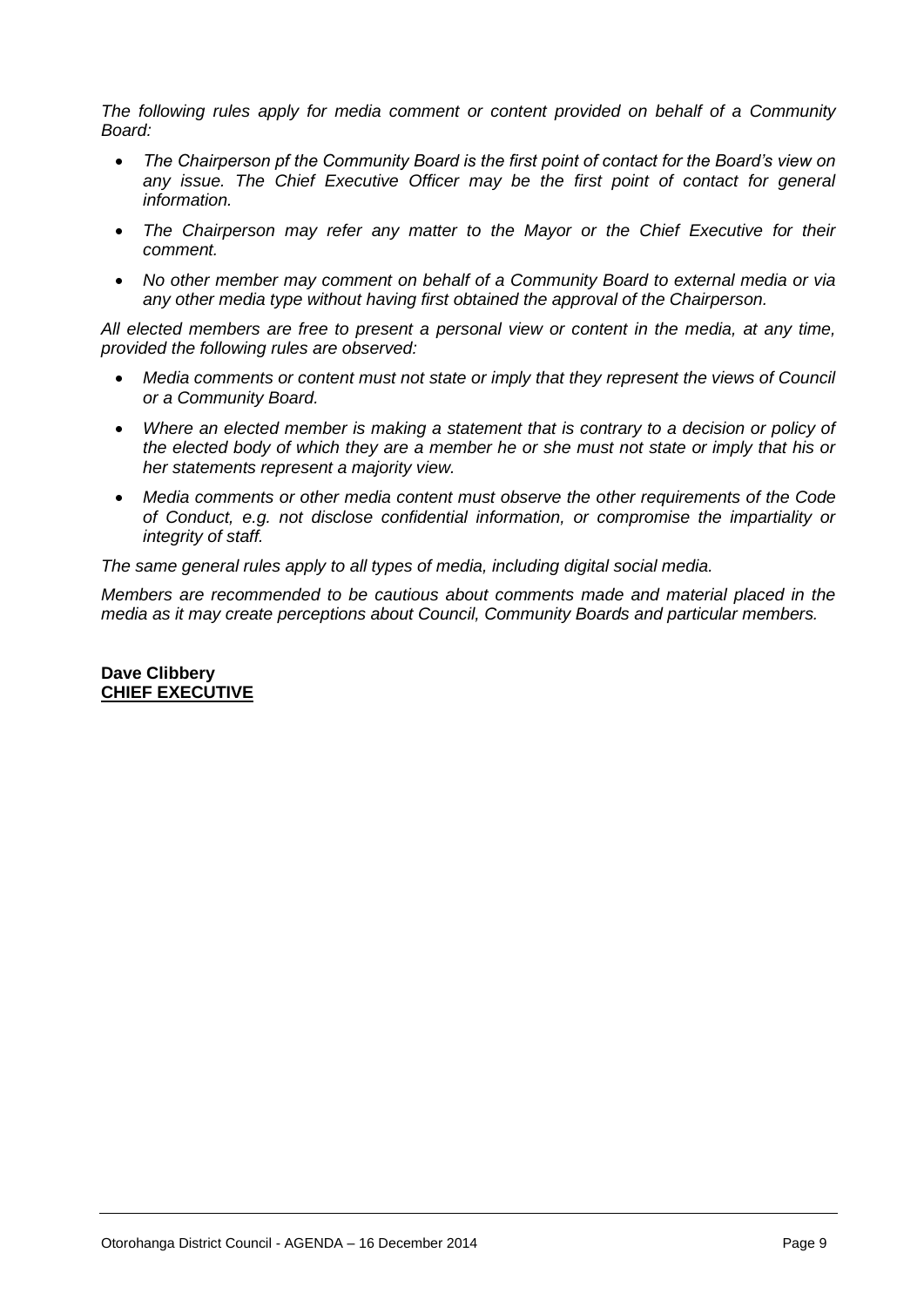| ltem 154 | <b>INVESTMENT AND LIABILITY POLICIES</b>                                  |
|----------|---------------------------------------------------------------------------|
| To:      | His Worship the Mayor & Councillors<br><b>Otorohanga District Council</b> |
| From:    | <b>Finance and Administration Manager</b>                                 |
| Date:    | 16 December 2014                                                          |

# **Relevant Community Outcomes**

Foster an involved and engaged Community

# **Executive Summary**

An Investment Policy and Liability Management Policy has been amended as per Section 102 of the Local Government Act.

# **Staff Recommendation**

It is recommended:

That the Otorohanga District Council Investment Policy and Liability Policy be adopted

# **Report Discussion**

Section 102 of the Local Government Act lists the Funding and Financial policies required in the preparation of a Long Term Plan. All of the policies must be consulted on under Section 82 of the Act with the exception of the Investment Policy and Liability Management which only needs to be adopted by Council.

A Liability Management Policy adopted under Section 102(1) must state the local authority's policies in respect of the management of both borrowing and other liabilities, including –

- a. Interest rate exposure; and
- b. Liquidity: and
- c. Credit exposure; and
- d. Debt repayment

An Investment Policy adopted under Section 102(1) must state the local authority's policies in respect of investments, including –

- a. The mix of investments; and
- b. The acquisition of new investments; and
- c. An outline of the procedures by which investments are managed and reported on to the local authority; and
- d. An outline of how risks associated with investments are assessed and managed.

# **GD Bunn FINANCE AND ADMINISTRATION MANAGER**

# **Attachments**

- c. Investment Policy
- d. Liability Management Policy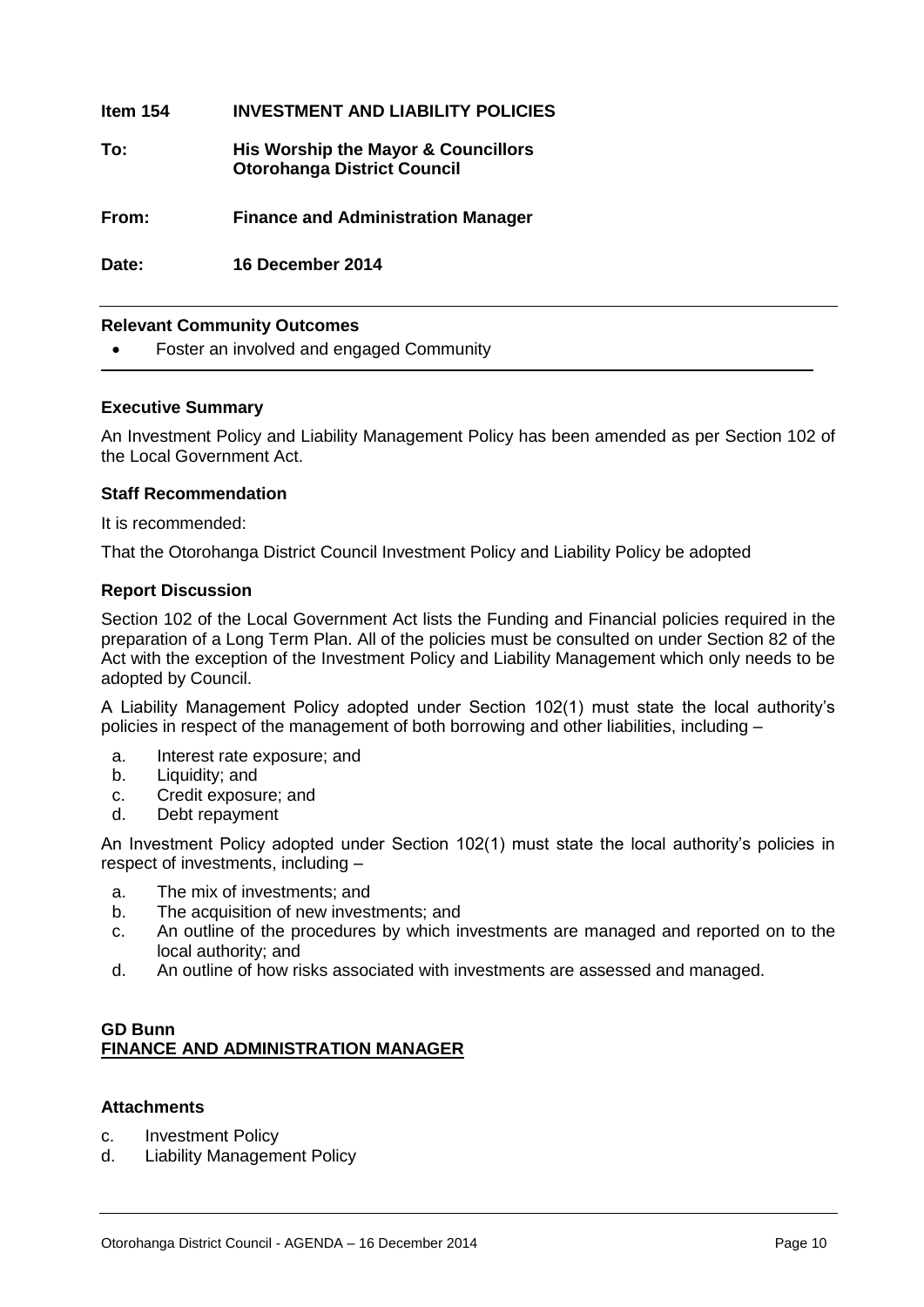

# **INVESTMENT POLICY**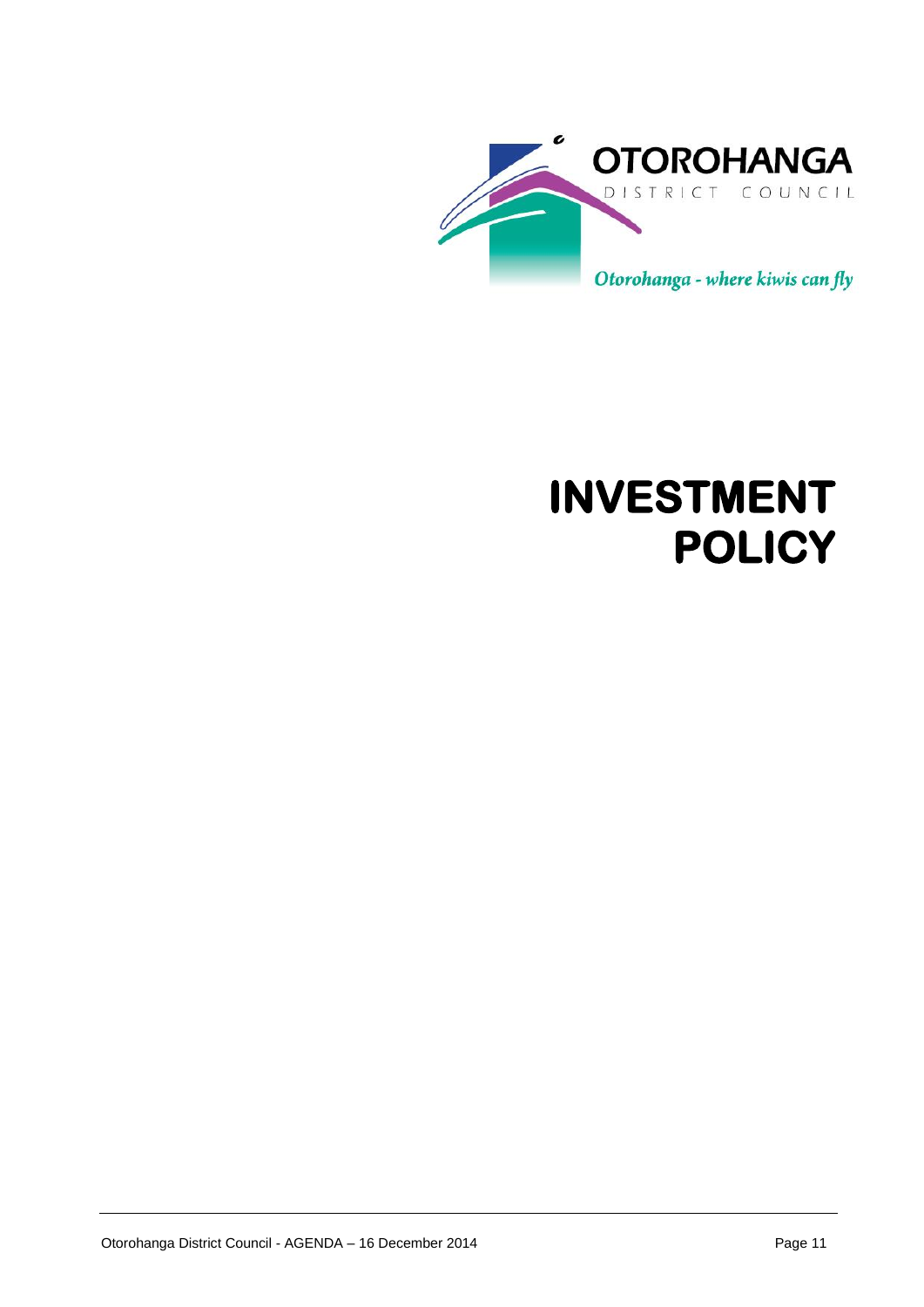# **GENERAL POLICY**

Investments are maintained to meet specified business reasons.

Such reasons can be:

- 1. For strategic purposes consistent with Council's Long Term Plan;
- 2. To reduce the current ratepayer burden;
- 3. The retention of vested land;
- 4. Holding short term investments for working capital requirements;
- 5. Holding investments that are necessary to carry out Council operations consistent with Annual Plans.

Council recognises that as a responsible public authority all investments held, should be low risk. Council also recognises that low risk investments generally mean lower returns.

In its financial investment activity Council's primary objective when investing is the protection of its investment capital and that a prudent approach to risk/ return is always applied within the confines of this policy. Accordingly, only approved credit worthy counterparties are acceptable.

# **INVESTMENT MIX**

Council maintains investments in the following assets from time to time:

- Equity investments, including investments held in CCO/ CCTO and other shareholdings.
- Property investments incorporating land, buildings, a portfolio of ground leases and land held for development.
- Financial Instruments

# **EQUITY INVESTMENTS**

Council maintains equity investments and other minor shareholdings.

Council equity investments fulfil various strategic, economic development and financial objectives as outlined in the LTP.

Council seeks to achieve an acceptable rate of return on all its equity investments consistent with the nature of the investment and their stated philosophy on investments.

Dividends received from CCO's and unlisted companies not controlled by Council are recognised when they are received.

Any purchase or disposition of equity investments requires Council approval and any profit or loss arising from the sale of these investments is to be recognised in the Statement of Comprehensive Income.

Any purchase or disposition of equity investments will be reported to the next meeting of Council.

Unless otherwise directed by Council, the proceeds from the disposition of equity investments will be used firstly to repay any debt relating to the investment and then included in the relevant consolidated capital account.

Council recognises that there are risks associated with holding equity investments and to minimise these risks Council, monitors the performance of its equity investments to ensure that the stated objectives are being achieved. Council will seek professional advice regarding its equity investments when it considers this appropriate

# **PROPERTY INVESTMENTS**

Council's overall objective is to only own property that is necessary to achieve its strategic objectives. As a general rule, Council will not maintain a property investment where it is not essential to the delivery of relevant services, and property is only retained where it relates to a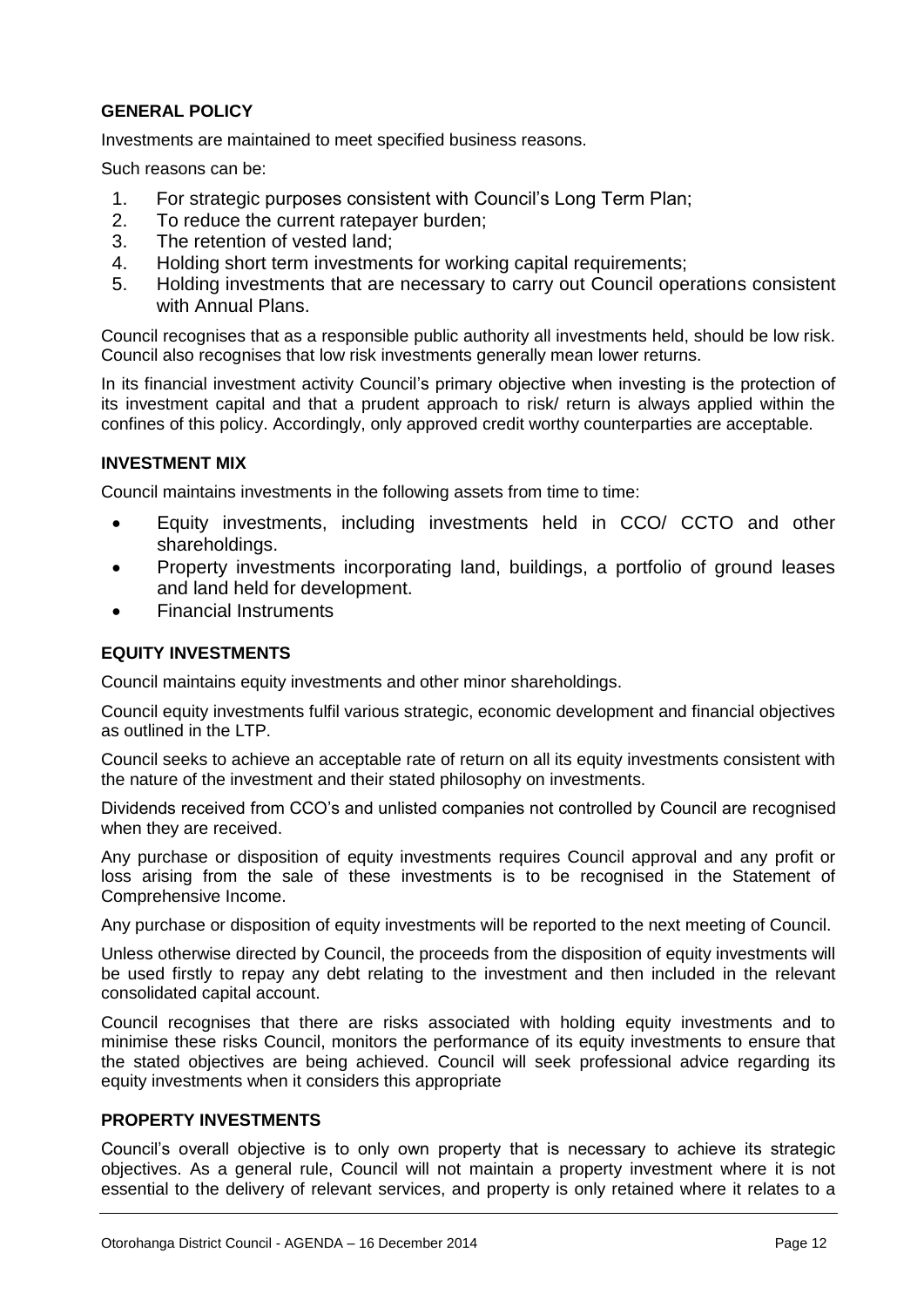primary output of Council. Council reviews property ownership through assessing the benefits of continued ownership in comparison to other arrangements which could deliver the same results.

The assessment is based on the most financially viable method of achieving the delivery of Council services. Council generally follows similar assessment criteria in relation to new property investments.

Council reviews the performance of its property investments on a regular basis.

All income, including rentals and ground rent from property investments is included in the Statement of Comprehensive Income.

# **FINANCIAL INVESTMENTS**

Liquid investment funds will be prudently invested as follows:

- Any liquid investments must be restricted to a term that meets future cash flow and capital expenditure projections.
- Interest income from financial investments is credited to general funds, except for income from investments for special funds, reserve funds and other funds where interest may be credited to the particular fund.
- Internal borrowing will be used wherever possible to avoid external borrowing.

# **FINANCIAL INVESTMENT OBJECTIVES**

 Council's primary objectives when investing is the protection of its investment capital. Accordingly, Council may only invest in approved creditworthy counterparties.

# **SPECIAL FUNDS AND RESERVE FUNDS**

Liquid assets are not required to be held against special funds and reserve funds. Instead Council will internally borrow or utilise these funds wherever possible.

Unless otherwise directed by Council, internal borrowing to/ (from) reserves will be undertaken at the external cost of borrowing.

# **TRUST FUNDS**

Where Council holds funds as a trustee, or manages funds for a Trust then such funds must be invested on the terms provided within the trust. If the Trusts investment policy is not specified then this policy should apply.

# **NEW ZEALAND LOCAL GOVERNMENT FUNDING AGENCY LIMITED INVESTMENT**

Despite anything earlier in this Investment Policy, the Council may invest in shares and other financial instruments of the New Zealand Local Government Funding Agency Limited (LGFA), and may borrow to fund that investment. The Council's objective in making any such investment will be to:

- a. Obtain a return on the investment; and
- b. Ensure that the LGFA has sufficient capital to become and remain viable, meaning that it continues as a source of debt funding for the Council.

Because of these dual objectives, Council may invest in LGFA shares in circumstances in which the return on that investment is potentially lower than the return it could achieve with alternative investments.

If required in connection with the investment, Council may also subscribe for uncalled capital in the LGFA.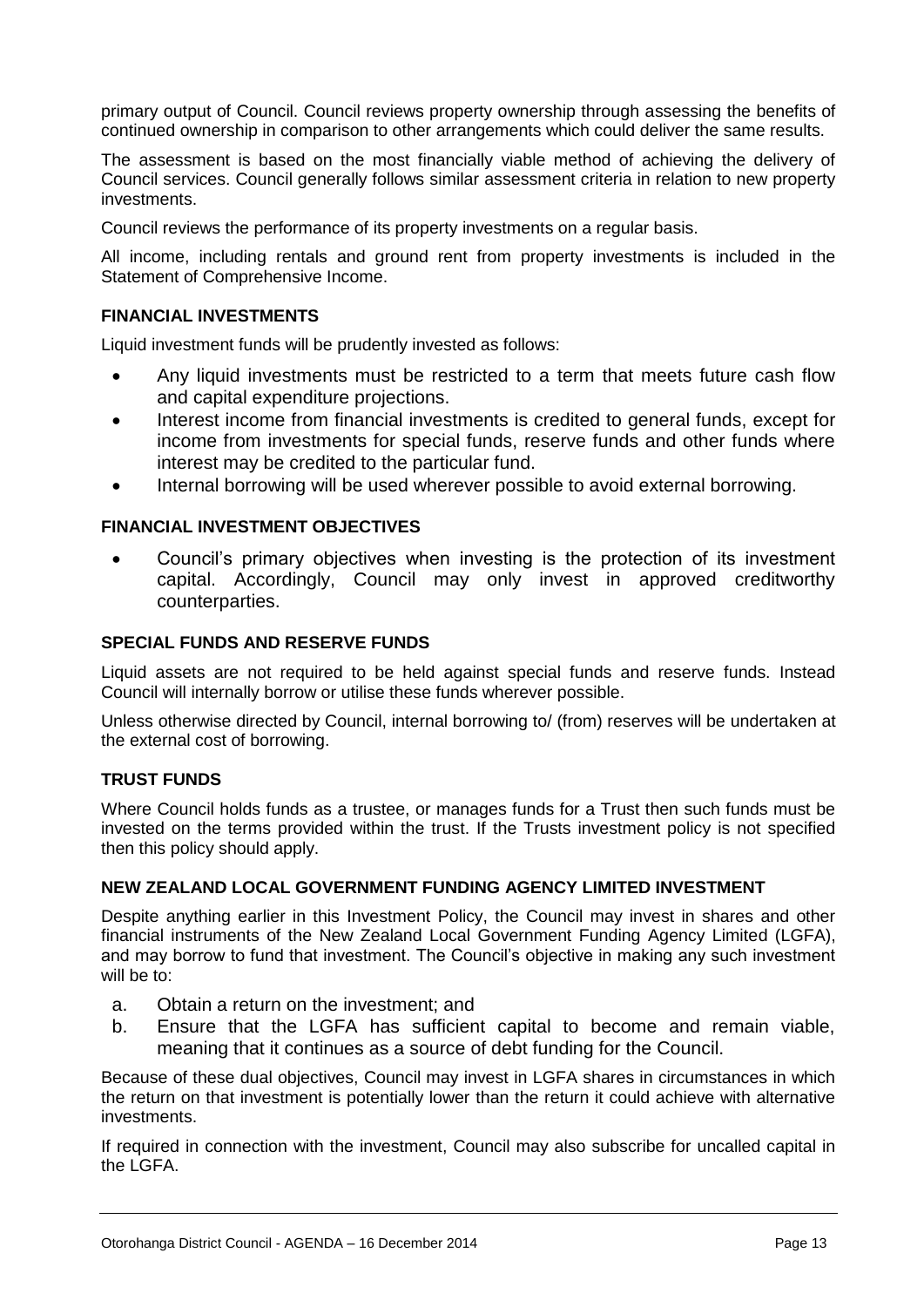

# **LIABILITY MANAGEMENT POLICY**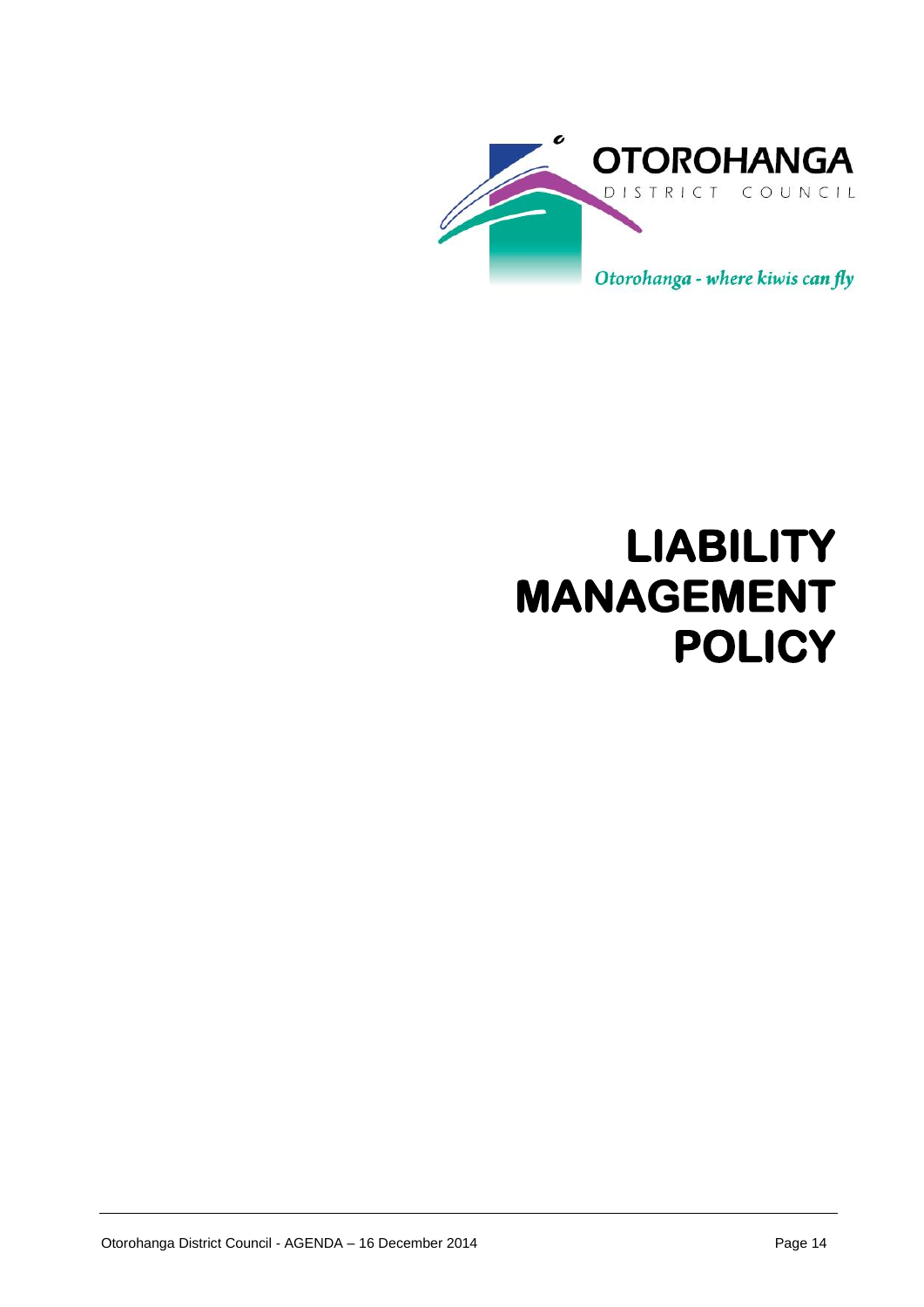# **INTRODUCTION**

Council has been steadily reducing its overall debt over the years 2012-2015. It is intended that the Council should have a level of core debt for the period outlined in the Long Term Plan. Council's liabilities comprise borrowings and various other liabilities.

# **DEBT RATIOS AND LIMITS**

Debt will be managed within the following limits.

| Ratio                                                                                                                               | Otorohanga |
|-------------------------------------------------------------------------------------------------------------------------------------|------------|
| Net debt as a percentage of total revenue                                                                                           | $< 100\%$  |
| Net Interest as a percentage of total revenue                                                                                       | $< 5\%$    |
| Net Interest as a percentage of annual rates income (debt secured under<br>debenture)                                               | < 10%      |
| Liquidity (External, term debt and committed loan facilities and liquid<br>investments/ cash equivalents to existing external debt) | >110%      |

The ratios were developed with reference to the ratios required to borrow from the Local Government Funding Agency and the expected borrowing needs of the Otorohanga District Council over the 10 years.

Revenue is defined as earnings from rates, government grants and subsidies, user charges, interest, dividends, financial and other revenue.

Net debt is defined as total debt less liquid financial assets/ investments.

Debt will be repaid as it falls due in accordance with the applicable loan agreement. Subject to the debt limits, a loan may be rolled over or re-negotiated as and when appropriate.

Disaster recovery requirements are to be met through the liquidity ratio.

# **ASSET MANAGEMENT PLANS**

In approving new debt the Council considers the impact on its borrowing limits as well as the economic life of the asset that is being funded and its overall consistency with Council's LTP.

# **BORROWING MECHANISMS**

Otorohanga is able to borrow through a variety of market mechanisms including issuing stock/bonds, commercial paper and debentures, direct bank borrowing, LGFA, accessing the short and long-term wholesale and retail debt capital markets directly or internal borrowing of reserve and special funds. In evaluating strategies for new borrowing (in relation to source, term, size and pricing the Finance and Administration Manager, takes into account the following.

- Available terms from banks, LGFA, debt capital markets and loan stock issuance;
- Council's overall debt maturity profile, to ensure concentration of debt is avoided at reissue/ rollover time;
- Prevailing interest rates and margins relative to term for loan stock issuance, debt capital markets, LGFA and bank borrowing;
- The market's outlook on future interest rate movements as well as its own;
- Legal documentation and financial covenants together with credit rating considerations

Council's ability to readily attract cost effective borrowing is largely driven by its ability to rate, maintain a strong financial standing and manage its relationships with its investors and financial institutions.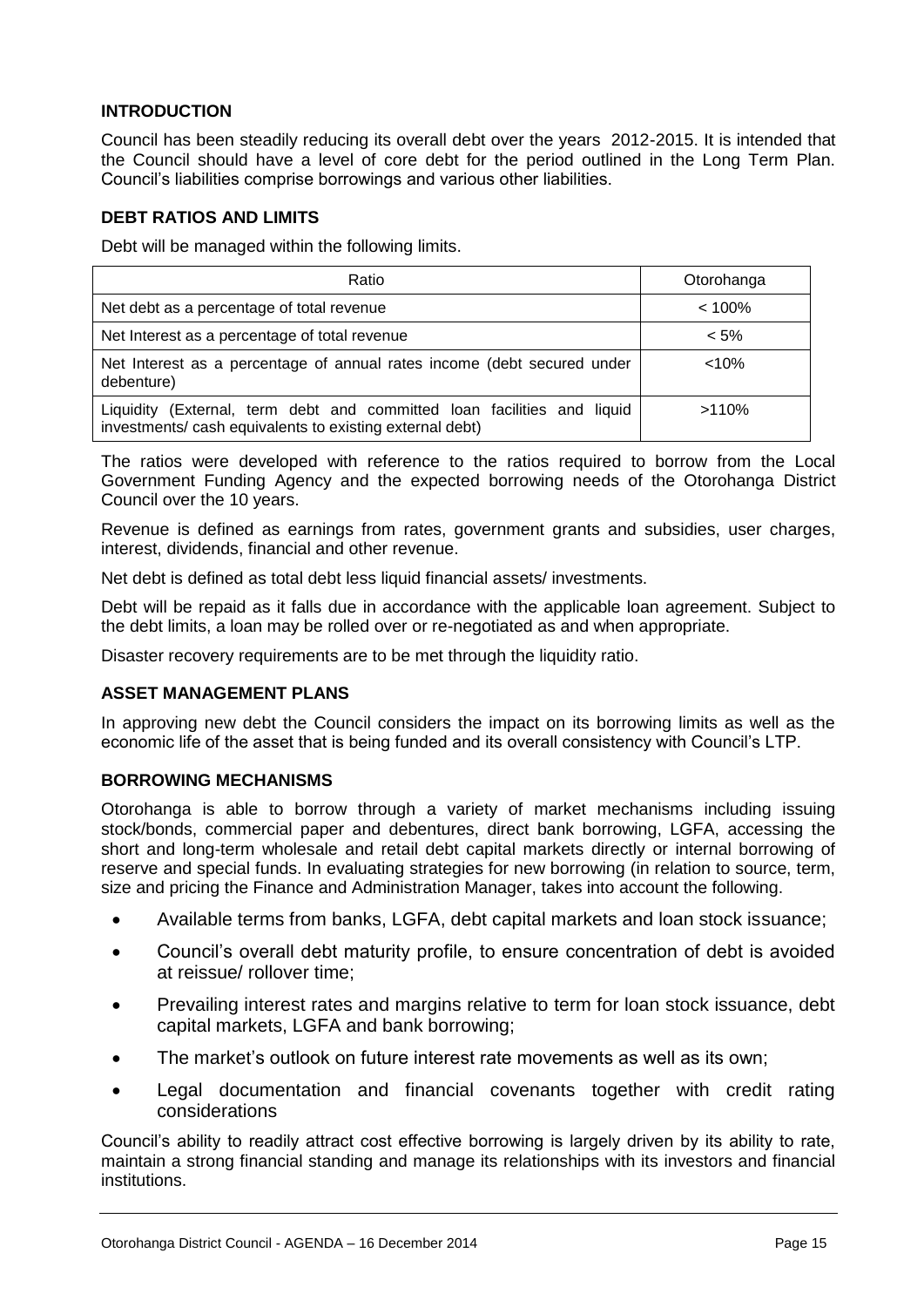# **INTEREST RATE RISK MANAGEMENT**

Council's borrowing gives rise to direct exposure to interest rate movements. Generally, given the long term nature of Council's assets, projects and intergenerational factors, and Council's preference to avoid an adverse impact on rates, there is a general tendency to have a high percentage of long term fixed rate or hedged borrowing.

The Finance and Administration Manager sets the interest rate risk management strategy by monitoring the interest rate markets on a regular basis and evaluating the outlook for short term rates in comparison to rates payable on its fixed rate borrowing.

The Council's general tendency is to have a high percentage of fixed rate or hedged borrowing. Notwithstanding the above, it may be appropriate from time to time, depending on the Council's outlook on interest rates to have a floating rate profile (any debt or interest rate risk management instrument where interest rates are being reset on a frequency of 180 days or less). The Council manages this specifically using the following operating parameter.

 The Finance and Administration Manager can approve up to 50% of the total debt to have a floating rate profile.

Management implements an interest rate risk management strategy through the use of the following:

- Adjusting the average maturity of its borrowings, thereby managing interest rate risk; and
- Interest rate risk management products to convert fixed rate borrowing into fixed or hedged borrowing.

The following interest rate risk management instruments may be used for interest rate risk management activity, after seeking former prior approval of Council:

- Forward rate agreements;
- Interest rate swaps:
- Purchase of interest rate options products; and
- Interest rate collar type option strategies.

# **SECURITY**

Council's borrowings and interest-rate risk management instruments will generally be secured by way of a charge over rates and rates revenue. The utilisation of special funds and reserve funds and internal borrowing of special funds / reserve funds and other funds will be on an unsecured basis.

Under the Debenture Trust Deed Council's borrowing is secured by a floating charge over all Council rates levied under the Rating Act. The security offered by Council ranks equally for all stock issued by Council including any security stock issued.

Council offers deemed rates as security for general borrowing programmes. From time to time, with prior Council and Debenture Trustee approval, security may be offered by providing a charge over one or more of Councils assets.

Physical assets will be charges only where:

- There is a direct relationship between the debt and the purchase or construction of the asset, which it funds (e.g. an operating lease, or project finance).
- Council considers a charge over physical assets to be appropriate.
- Any pledging of physical assets must comply with the terms and conditions contained within the Debenture Trust Deed.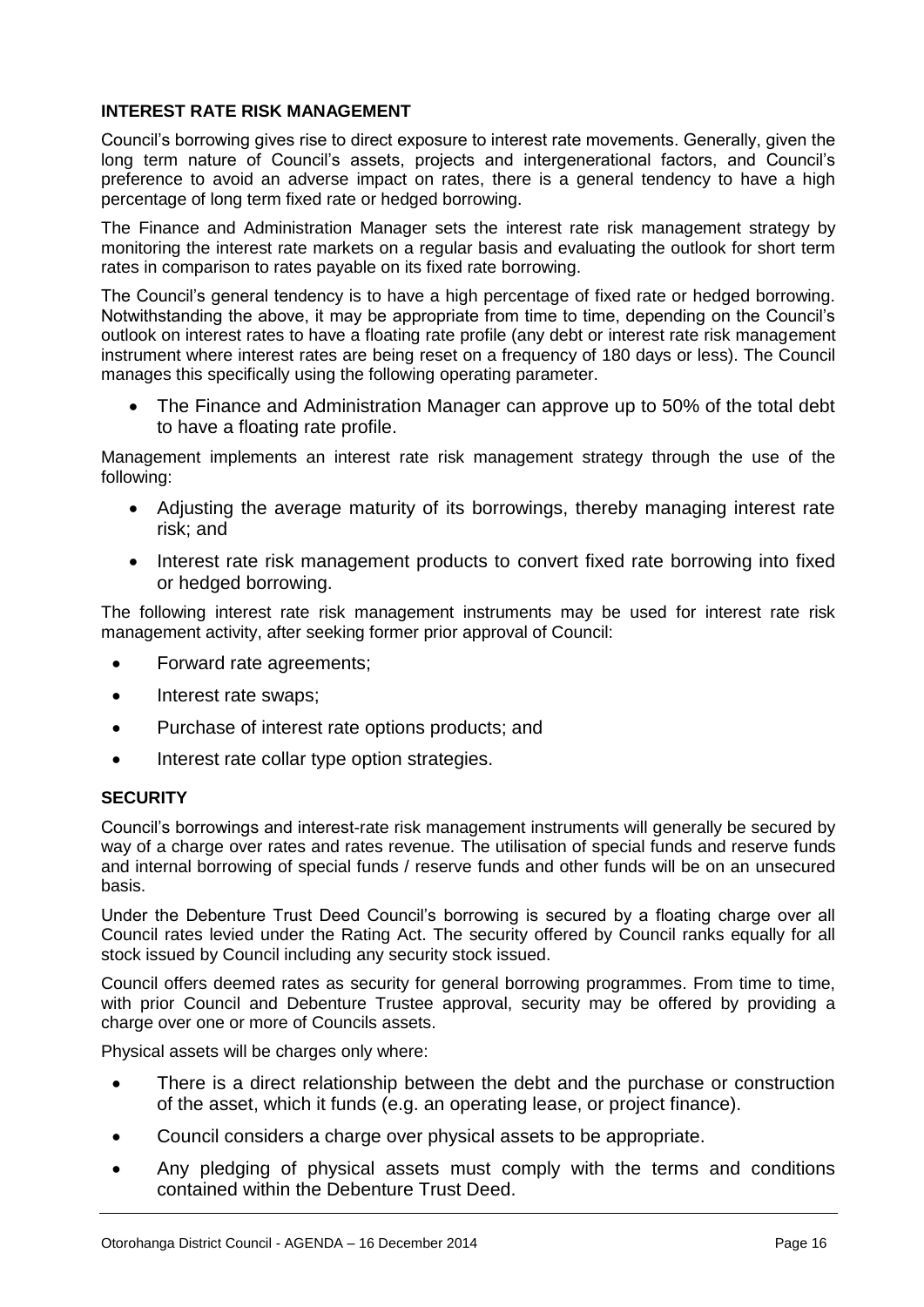# **DEBT REPAYMENT**

The funds from all asset sales and operating surpluses will be applied to the reduction of debt and/ or a reduction in borrowing requirements, unless the Council specifically directs that the funds will be put to another use.

Despite anything earlier in this Liability Management Policy, the Council may borrow from the New Zealand Local Government Funding Agency Limited (LGFA) and, in connection with that borrowing, may enter into the following related transactions to the extent it considers necessary or desirable:

- a. Contribute a portion of its borrowing back to the LGFA as an equity contribution to the LGFA, for example Borrower Notes;
- b. Provide guarantees of the indebtedness of other Local Authorities to the LGFA and of the indebtedness of the LGFA itself;
- c. Commit to contributing additional equity (or subordinated debt) to the LGFA if required;
- d. Subscribe for shares and uncalled capital in the LGFA; and
- e. Secure its borrowing from the LGFA and the performance of other obligations to the LGFA or its creditors with a charge over the Council's rates and rates revenue.

# **SHORT – TERM OVERDRAFT FACILITIES**

Overdraft facilities are utilised as little as practical but it is acknowledged that, from time to time, they may be necessary. The Finance and Administration Manager, is authorised to arrange an overdraft facility with the Council's primary Banker of up to \$750,000. Overdraft facilities over this amount require prior Council approval. The use of overdraft facilities is to be reported to Council quarterly.

# **FIXED TERM OVERDRAFTS AND REVOLVING CREDIT FACILITIES**

The Finance and Administration Manager is authorised to arrange Fixed Term overdrafts and Revolving Credit facilities provided that no more than 50% of total debt has a floating rate profile and subject to Council approval.

# **CONTINGENT LIABILITIES**

Council provides financial guarantees to community and service organisations. Management ensures that the business plan of the guaranteed party furthers the strategic objectives of the Council and that financial statements are received on a regular basis. Should the guarantee be called up, Council takes immediate action to recover the money.

# **INTERNAL BORROWING**

Council may adopt internal loan funding mechanisms to fund capital projects from existing surplus funds.

The treasury function is responsible for administering the Council's internal borrowings.

Loans are set up within the internal debt portfolio based on planned loan funded capital expenditure and allocated to the activity incurring the capital expenditure to achieve the following objectives:

- To minimise interest rate variations between invested funds and borrowed funds of the Council;
- To best utilise and manage any surplus funds generated to fund depreciation;
- To provide consistency in interest rates and conditions of borrowing for all Council activities, irrespective of the time capital expenditure is incurred;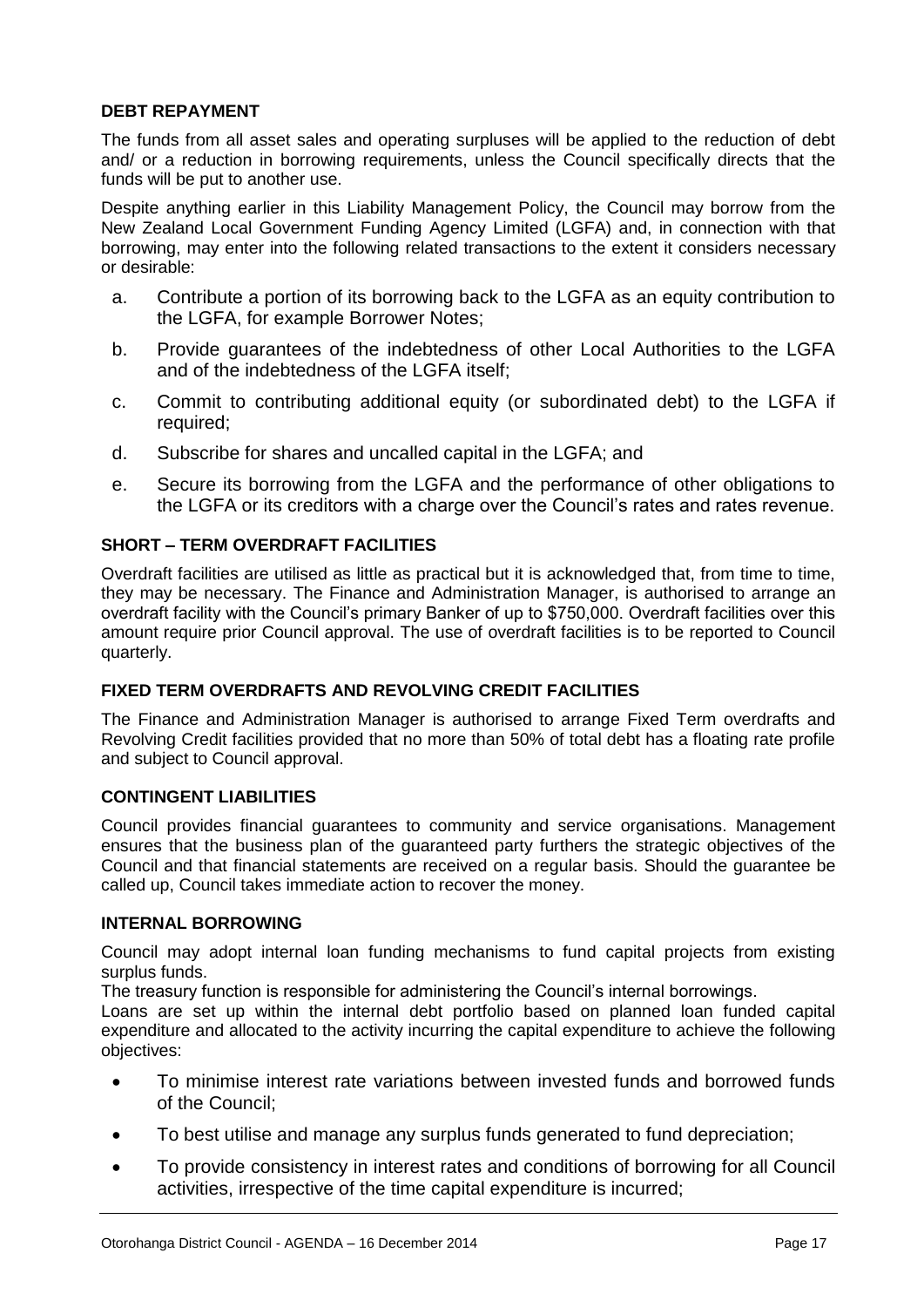- To obtain maximum benefits from the higher degree of predictability of rate cashflows and all other funds required for capital expenditure;
- To reduce or eliminate the need for refinancing loans borrowed to fund infrastructural projects that have a 'useful life span' longer than loan repayment periods available from financial institutions; and
- To reduce the overall cost of funds to Council.

The following operational parameters apply to the management of the Council's borrowings:

- A notional internal loan is set up for all capital expenditure and allocated in the internal portfolio to the activity incurring the expenditure;
- Interest is charged to activities with loan balances at an agreed rate; and
- The interest rate is based on the Council's expected weighted average cost of funds, and takes into account factors such as the Council's long term cost of funds, anticipated cost of new debt over the next eighteen months and a buffer which provides for certainty in the charging rate and avoids frequent adjustments. The rate is reviewed by the Council and is fixed for the next financial year.

The Finance and Administration Manager uses the internal debt portfolio as an input into determining Council's external debt requirements.

Where possible, the Council's reserves are used to reduce external debt, effectively reducing the Council's net interest cost.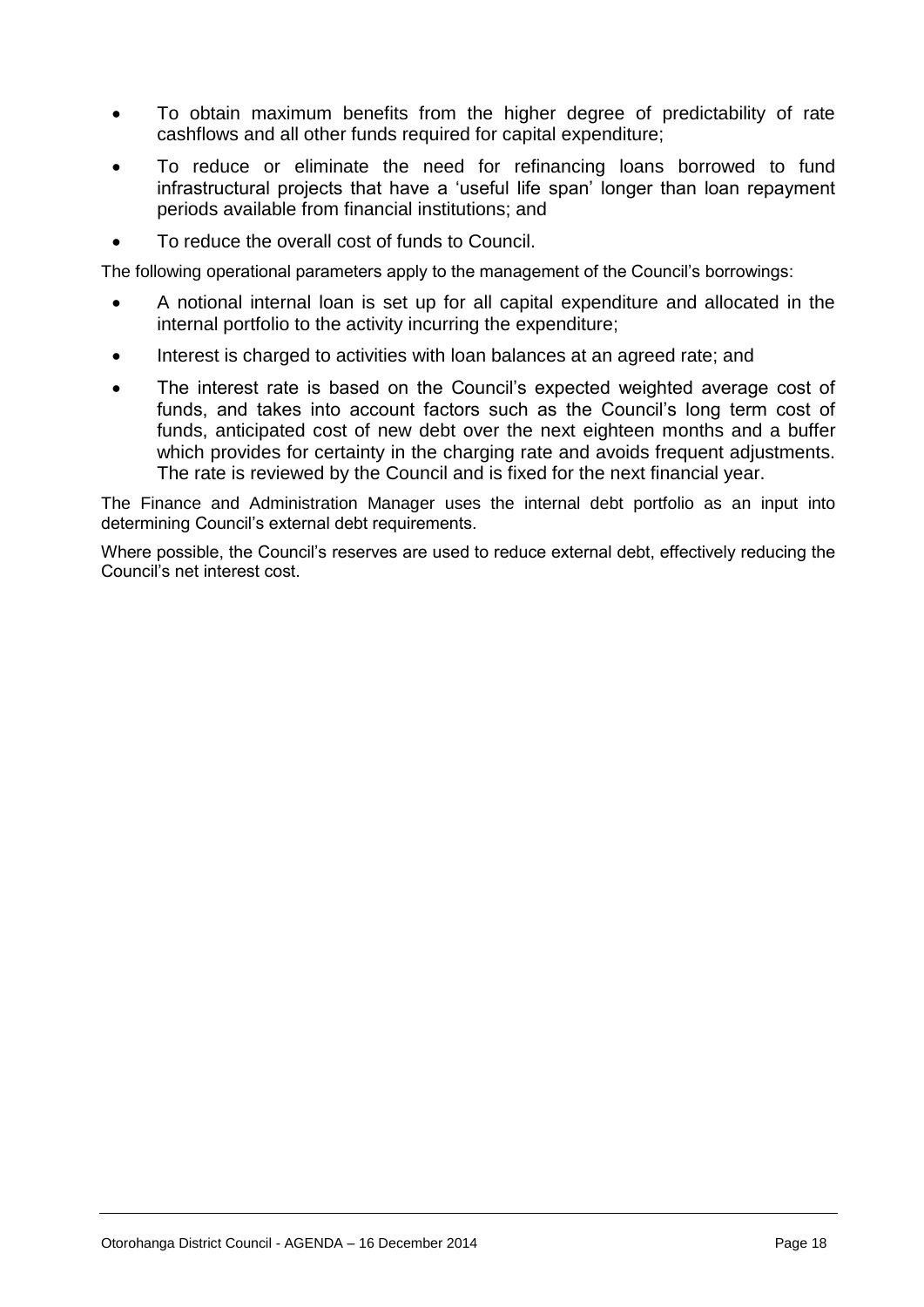| Item 155 | <b>APPLICATION FOR TEMPORARY ROAD CLOSURE – HAMILTON CAR</b><br><b>CLUB – PIRONGIA WEST ROAD RALLY SPRINT</b> |
|----------|---------------------------------------------------------------------------------------------------------------|
| To:      | His Worship the Mayor and Councillors<br><b>Otorohanga District Council</b>                                   |
| From:    | <b>Engineering Support Officer</b>                                                                            |
| Date:    | 16 December 2014                                                                                              |

# **Relevant Community Outcomes**

- Provide for the unique history and culture of the District
- Promote the local economy and opportunities for sustainable economic development
- Foster an involved and engaged Community
- Recognise the importance of the Districts rural character

# **Executive Summary**

An application has been received from Hamilton Car Club for the following road closure within the Otorohanga District, to enable the Hamilton Car Club to hold the Pirongia West Road Rally Sprint.

#### **Staff Recommendation**

It is recommended that approval be granted for the following road closure:

| Purpose:            | Pirongia West Road Rally Sprint                                       |
|---------------------|-----------------------------------------------------------------------|
| Date:               | Sunday, 8 March 2015                                                  |
| Details of Closure: | <b>PIRONGIA WEST ROAD</b> – Ten kilometres from the Pekanui, Okupata, |

Te Rauamoa intersection.

**Period of Proposed Closure**: 9.00am to 5.00pm

With the following conditions imposed:

- 1. Persons will be allowed through in the event of an emergency.
- 2. Hamilton Car Club is to pay an application fee of \$2,000.00 towards administration of the road closure and damage assessment to Otorohanga District Council.
- 3. Hamilton Car Club is to pay for all advertising costs in appropriate newspapers. Public notice advertisements are to be published in the Waitomo News.
- 4. Hamilton Car Club is responsible for obtaining public liability insurance (and paying the cost thereof) to a minimum value of \$2,000,000. This is required to indemnify Council against any damage to property or persons as a result of rally activities during the road closure period.
- 5. Hamilton Car Club is to comply with the objection provisions contained in the Transport (Vehicular Traffic Road Closure) Regulations 1965.
- 6. Hamilton Car Club is to liaise, and provide evidence of liaison with all operators and businesses that may be affected by the road closures.
- 7. Hamilton Car Club is to consult with all residents of all properties on the roads intending to be closed and also residents on roads connecting with the roads intending to be closed,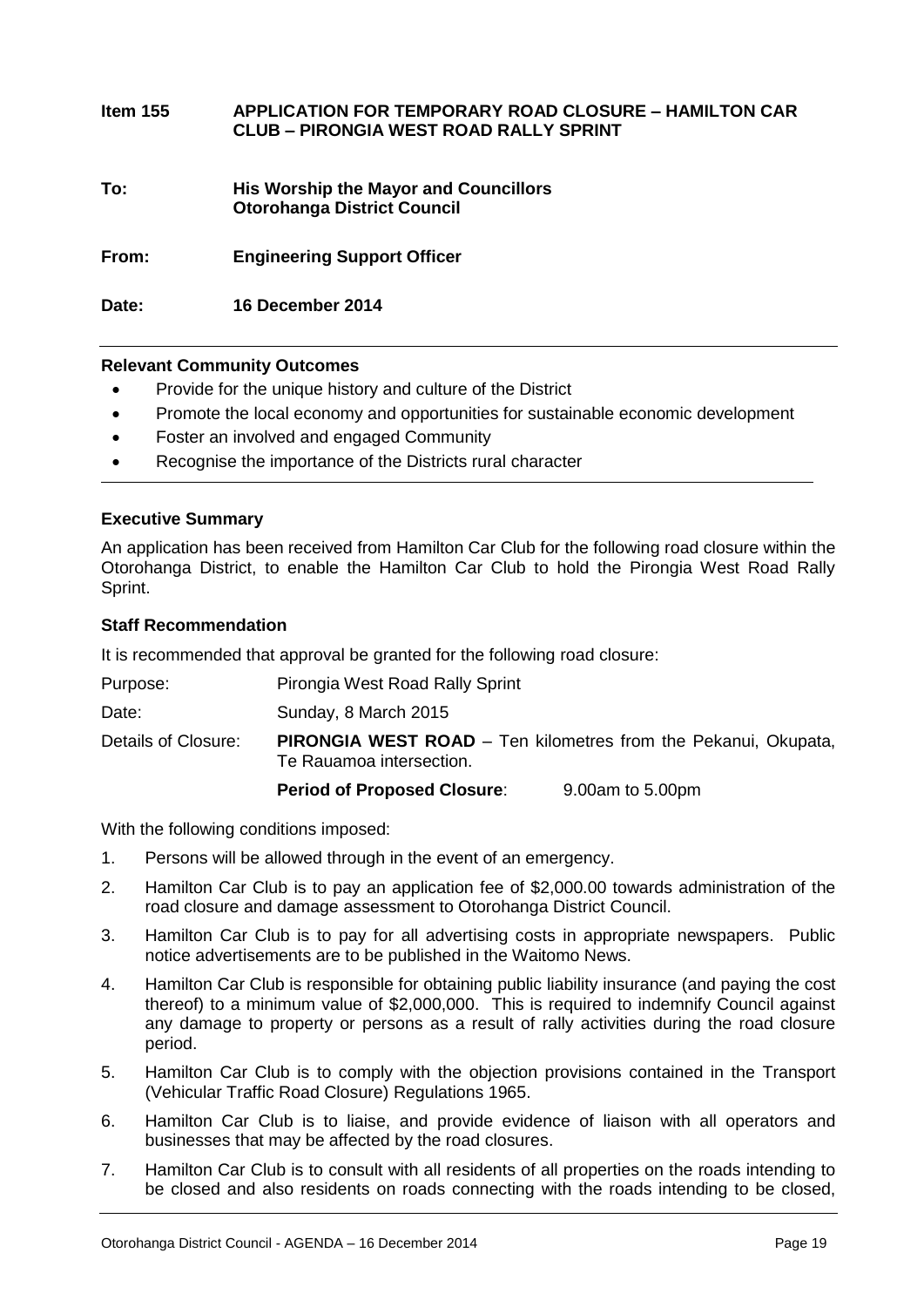including any no exit roads. Two mail drops to residents are also to be carried out. All initial mail drops to residents are to be approved by Council staff before distribution commences. The subsequent mail drop is to be completed no later than ten full days before the proposed closures.

- 8. Hamilton Car Club is solely responsible for signposting and policing of the roads to be closed, to ensure that only vehicles connected with the event have access to the road closure areas. This includes arranging the delivery, erection and staffing of all road closure barriers and the removal thereof after closures. All gates and entranceways are to be taped and tape is to be removed thereafter.
- 9. Signs advising of the road closures are to be erected at the start and end of the closed portions of roads and on each intersecting road two weeks prior to the road closure. All signs are to be removed immediately after the closure. A Hamilton Car Club representative is to meet with Council Engineering staff regarding the required signs format, size, location and quantity of signs for approval before they are manufactured and erected.

# **Report Discussion**

Hamilton Car Club have applied for this road closure pursuant to the Tenth Schedule of the Local Government Act 1974.

They are prepared to comply with the objection provisions contained in the Transport (Vehicular Traffic Road Closure) Regulations 1965. Hamilton Car Club are in the process of obtaining consents from residents of the affected areas, indicating agreement for the road closures. They are also making an initial letter drop and will carry out a reminder mail drop no later than ten full days before the proposed closure.

This event will also provide another fundraising opportunity for Ngutunui School, who provide an off-road venue, catering for service crews and official lunches. The Car Club will also give the Ngutunui School a donation of \$5 per entry and the profit from the catering.

**Robyn Hodges ENGINEERING SUPPORT OFFICER**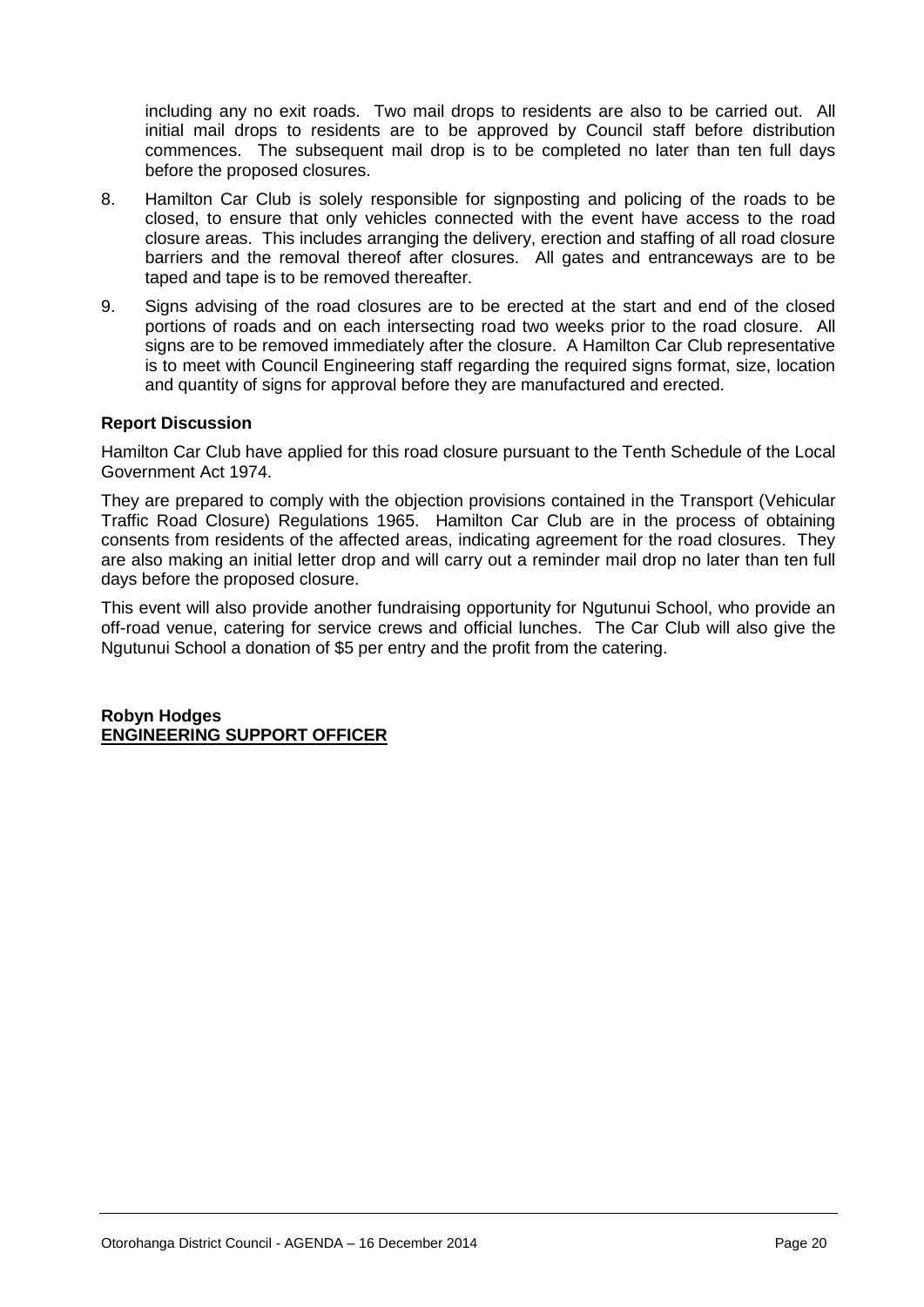# **Item 156 SPORT WAIKATO REGIONAL FACILITIES PLAN**

**To: His Worship the Mayor & Councillors Otorohanga District Council**

**From: Chief Executive**

**Date: 16 December 2014**

# **Relevant Community Outcomes**

- Ensure services and facilities meet the needs of the Community
- Provide for the unique history and culture of the District
- Foster an involved and engaged Community
- Recognise the importance of the Districts rural character

# **Executive Summary**

Sport Waikato Representatives will attend the meeting to update Members on the Regional Facilities Plan.

# **Staff Recommendation**

It is recommended:

That the Sport Waikato presentation on the Regional Facilities Plan be received.

**DC Clibbery CHIEF EXECUTIVE**